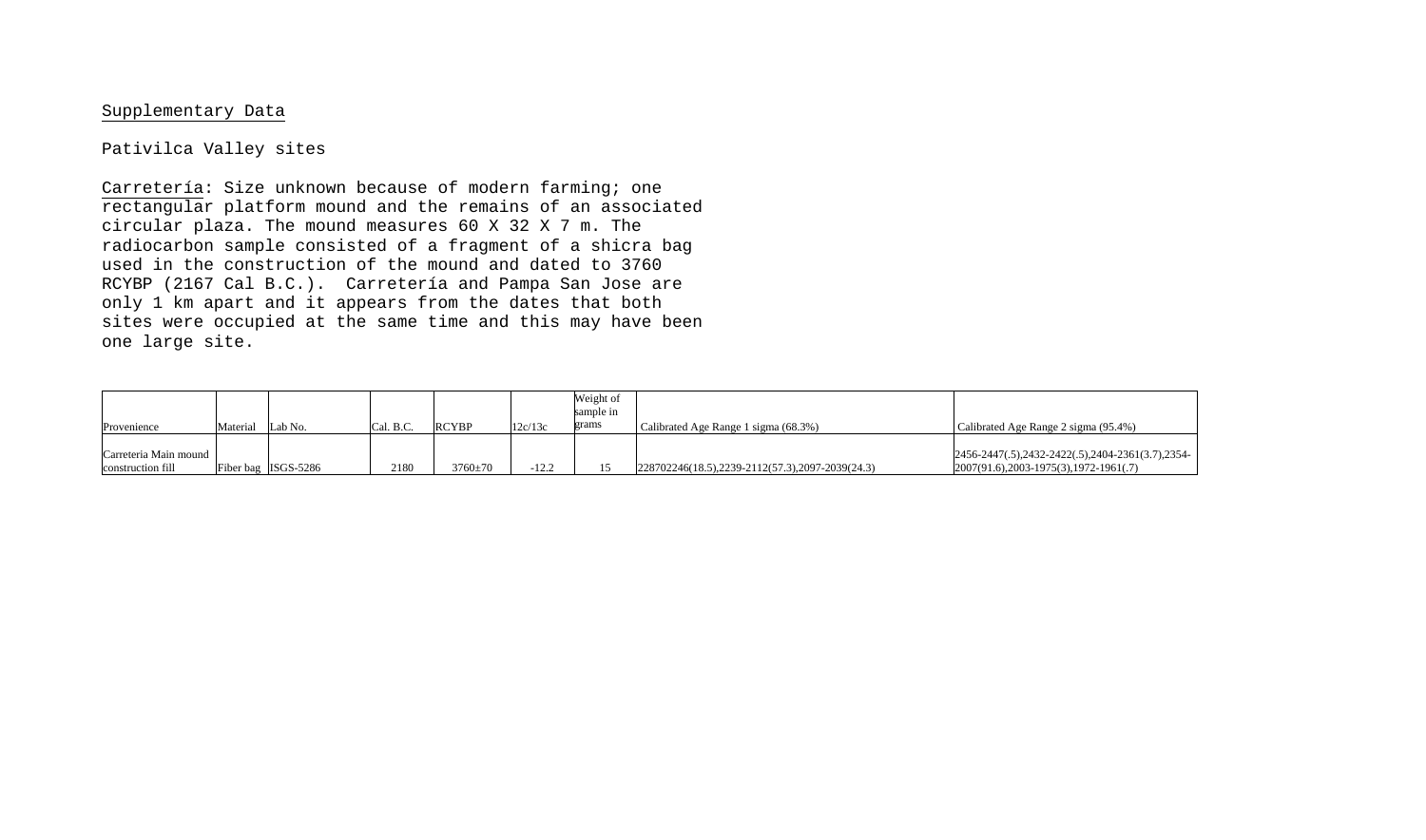Huayto: The site's large U-shaped mound complex covers 8 hectares with a main mound (76 X 68 X 7) and two side arms (127 X 55 X 9 and 95 X 50 X 8). Two radiocarbon samples from a test trench in the eastern arm of the "U" yielded dates of 3820 RCYBP (2256 Cal B.C.) and 3800 RCYBP (2247 Cal B.C.).

|                        |           |                          |                  |         | Weight of |                                                |                                        |
|------------------------|-----------|--------------------------|------------------|---------|-----------|------------------------------------------------|----------------------------------------|
|                        |           |                          |                  |         | sample in |                                                |                                        |
| Provenience            | Material  | Lab No.                  | B.C. RCYBP       | 12c/13c | grams     | Calibrated Age Range 1 sigma (68.3%)           | Calibrated Age Range 2 sigma (95.4%)   |
| Huayto Mound C Profile |           |                          |                  |         |           |                                                |                                        |
|                        | Fiber bag | ISGS-5285                | $2240$   3800±70 | $-12.0$ | 12.6      | 2397-2384(4.6), 2345, 2138(95.4)               | $2460 - 2111(89.8), 2101 - 2036(10.2)$ |
| Huayto Mound C Profile |           |                          |                  |         |           |                                                |                                        |
|                        | Fiber bag | Beta-177312 2270 3820±70 |                  | $-9.7$  |           | 2401-2377(9.3),2350-2191(76.8),2178-2142(13.9) | 2466-2123(94.2), 2096-2040(5.8)        |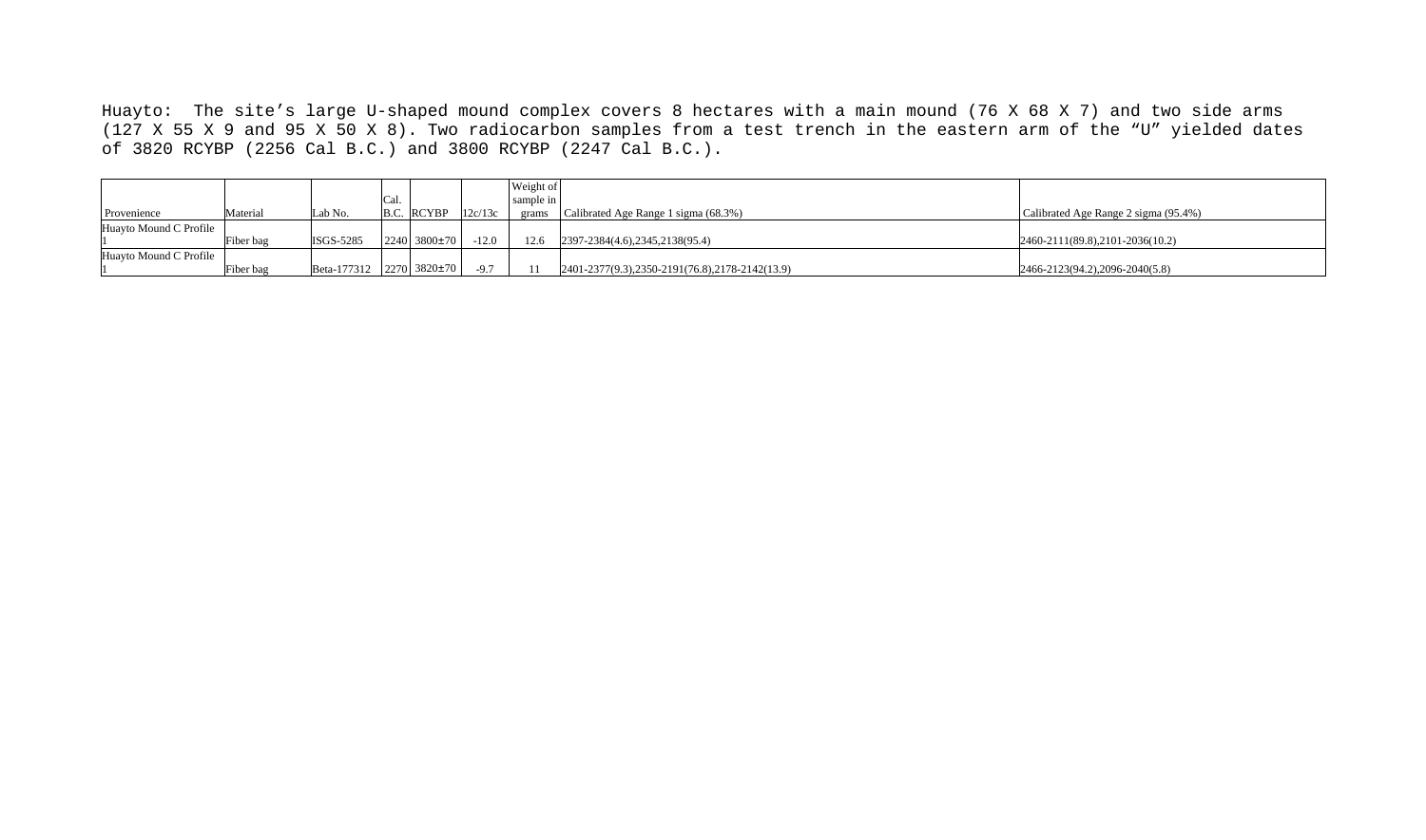Pampa San José: Size unknown because of modern farming; three large platform mounds and a sunken circular plaza. The largest of the mounds measures 100 by 73 meters at its base, with a maximal height of twenty meters. The radiocarbon samples taken from Pampa San Jose were taken from levels exposed in the main platform mound. Six dates reveal a series of consecutive construction periods running from 3790 to 3540 RCYBP (2220 to 1850 Cal B.C.).

|                                        |                           |             |                 |               |         | Weight of |                                               |                                                                                                     |
|----------------------------------------|---------------------------|-------------|-----------------|---------------|---------|-----------|-----------------------------------------------|-----------------------------------------------------------------------------------------------------|
|                                        |                           |             |                 |               |         | sample in |                                               |                                                                                                     |
| Provenience                            | Material                  | Lab No.     | Cal. B.C. RCYBP |               | 12c/13c | grams     | Calibrated Age Range 1 sigma (68.3%)          | Calibrated Age Range 2 sigma (95.4%)                                                                |
| Pampa San Jose Mound A<br>Looter's pit | <b>Mixed Plant Fibers</b> | Beta-177314 | 1870            | $3540 \pm 70$ | $-14.9$ | 15        | $1949-1767(96.7), 1759-1752(3.3)$             | 2114-2099(1.1), 2034-1688(98.8)                                                                     |
|                                        |                           |             |                 |               |         |           |                                               |                                                                                                     |
| Pampa San Jose Mound A<br>Looter's pit | <b>Mixed Plant Fibers</b> | GX-30125    | 1950            | $3600 \pm 40$ | $-22.7$ | 15        | 2014-1998(15.4), 1979-1890(84.6)              | 2125-2096(3.3), 2090-2084(.4), 2040-1877(91.5), 1841-<br>$1825(2.9), 1819-1815(.3), 1796-1780(1.6)$ |
| Pampa San Jose Mound A                 |                           |             |                 |               |         |           |                                               |                                                                                                     |
| Looter's pit                           | <b>Mixed Plant Fibers</b> | Beta-177315 | 1950            | $3600 \pm 60$ | $-25.4$ | 15        | $2033 - 1880(97)$ , 1838-1831(3)              | $[2137-2076(10.5),2071-1858(76.9),1845-1770(12.6)]$                                                 |
| Pampa San Jose Mound A                 |                           |             |                 |               |         |           |                                               |                                                                                                     |
| Looter's pit                           | <b>Mixed Plant Fibers</b> | ISGS-5276   | 2100            | $3710 \pm 70$ | $-14.4$ | 10        | 2200-2018(.929), 1997-1980(.071)              | 2297-1891                                                                                           |
| Pampa San Jose Mound A                 |                           |             |                 |               |         |           |                                               |                                                                                                     |
| Looter's pit                           | <b>Mixed Plant Fibers</b> | ISGS-5282   | 2100            | $3710 \pm 70$ | $-11.6$ |           | 2200-2018(.929), 1997-1980(.071)              | 2297-1891                                                                                           |
| Pampa San Jose Mound A                 |                           |             |                 |               |         |           |                                               | 2456-2437(1.7), 2424-2421(1.3), 2404-2358(6.2), 2354-                                               |
| Looter's pit                           | <b>Mixed Plant Fibers</b> | GX-30122    | 2230            | $3790 \pm 60$ | $-13.3$ | 15        | 2330-2322(2.5),2309-2136(94.2),2078-2067(3.3) | $ 2110(79.5), 2102-2035(11.4) $                                                                     |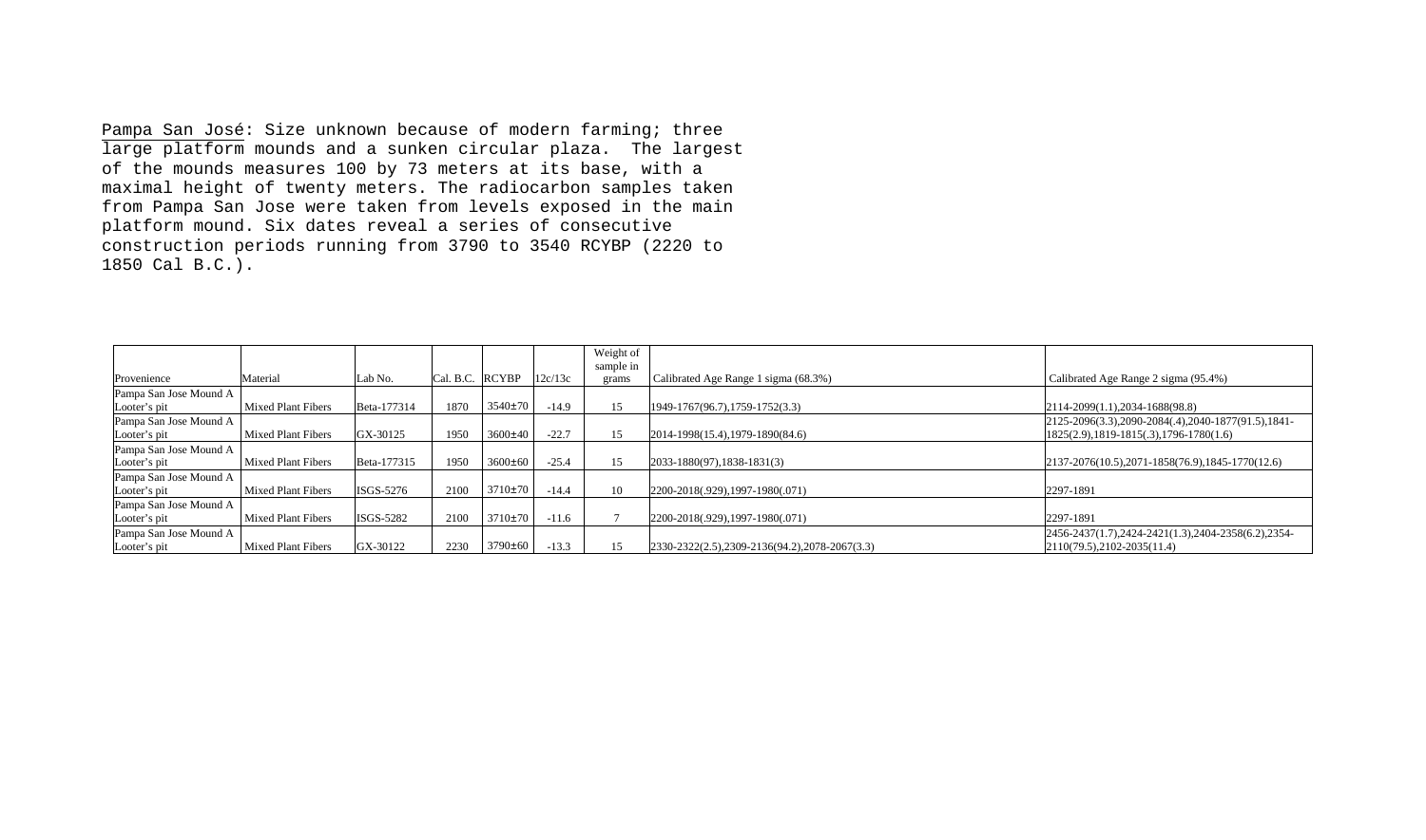Potao: The site consists of one primary platform mound (73 X 69  $\overline{X}$  17) and two smaller mounds and covers approximately 20 ha. A test pit in the primary mound yielded a single date on charcoal of 3215 RCYBP (1480 Cal B.C.). It thus appears that Potao was not occupied during the Late Archaic despite of the lack of ceramics on the surface or in construction fill. It represents a later, Initial Period occupation consistent with the location of the site out on the valley floor and the "U" shaped configuration of mounds.

|                                  |          |            |     |                  |         | Weight of<br>sample in |                                        |                                                   |
|----------------------------------|----------|------------|-----|------------------|---------|------------------------|----------------------------------------|---------------------------------------------------|
| Provenience                      | Material | Lab No.    | B.C | . RCYBP          | 12c/13c | grams                  | Calibrated Age Range 1 sigma (68.3%)   | Calibrated Age Range 2 sigma (95.4%)              |
| Potao Mound A Profile 1 Charcoal |          | ISGS-A-429 |     | $1480$ 3215 ± 35 | $-10.3$ |                        | $1517 - 1487(42.3), 1483 - 1444(57.7)$ | $1598-1588(1.5), 1581-1568(1.8), 1528-1410(.967)$ |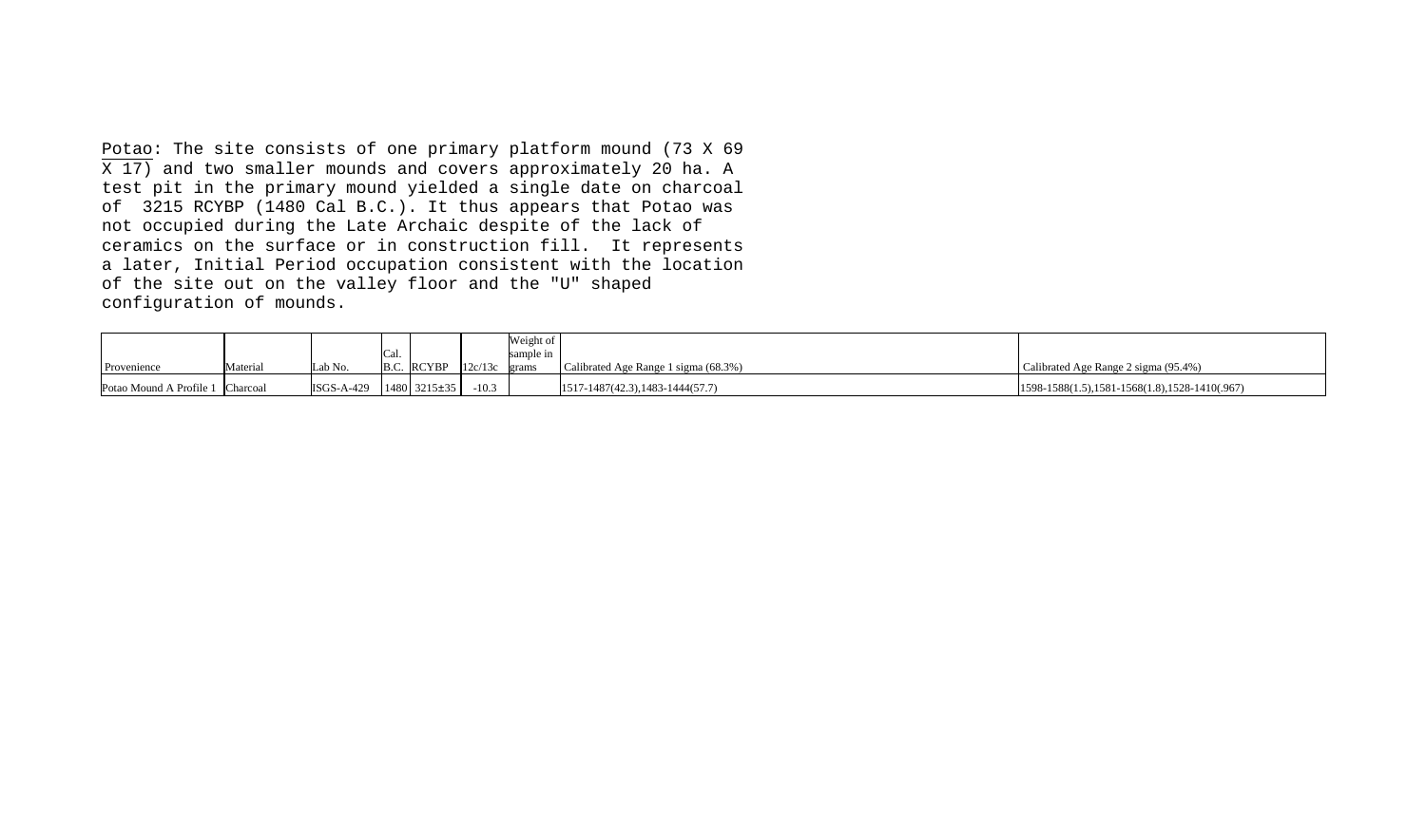Punta y Suela: Total site area is 100 ha, with one main mound (60 X 50 X 12 m) with associated circular plaza, 4 extant secondary mounds and a second circular plaza (Fig. 2). Radiocarbon dates from excavations revealed repeated cultural use of the area over a period of almost 9000 years. Two small charcoal samples from exposed profiles in two of the mounds in the central core of the site yielded dates of 3935 and 3775 RCYBP (2444 and 2200 Cal B.C.). In contrast, one sample of wood taken from a third mound outside the central core yielded a later date of 3210 RCYBP (1478 Cal B.C.) indicating an Initial Period occupation. Three samples taken from test pits on the north side of the site area also gave later dates of 2600, 2550, and 2430 RCYBP (713, 655, and 562 Cal B.C.), while a single sample from one of these pits dated to 3520 RCYBP (1835 Cal B.C.). Another sample taken from the very bottom of Pit 1 on the north side dated to 9750 RCYBP (9129 Cal B.C.) indicating a possible Early Archaic occupation in the site area. Three samples recovered from a single test pit on the south side of the site yielded dates of 7410, 6450, 6440 RCYBP (6300, 5400 and 5418 Cal B.C.), represent a Middle Archaic occupation.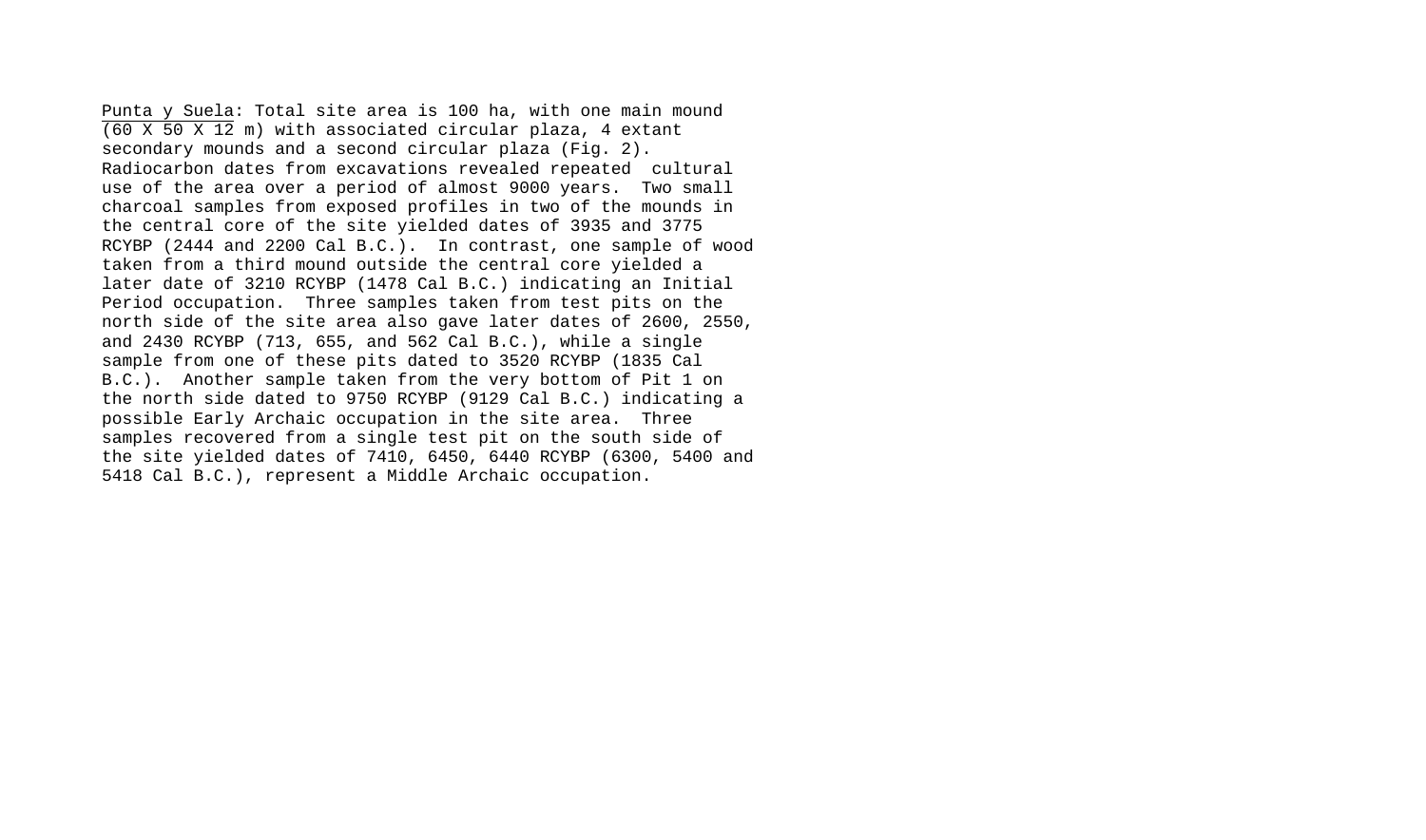|                                               |                           |                   |                 |                |         | Weight of          |                                                             |                                                                                  |
|-----------------------------------------------|---------------------------|-------------------|-----------------|----------------|---------|--------------------|-------------------------------------------------------------|----------------------------------------------------------------------------------|
| Provenience                                   | Material                  | Lab No.           | Cal. B.C. RCYBP |                | 12c/13c | sample in<br>grams | Calibrated Age Range 1 sigma (68.3%)                        | Calibrated Age Range 2 sigma (95.4%)                                             |
| Punta y Suela Mound B S/D Charcoal            |                           | <b>ISGS-A-422</b> | 2200            | $3775 \pm 35$  | $-10.7$ |                    | 2278-2252(23.7), 2230-2220(8.4), 2207-2140(68.1)            | 2303-2125(91.4), 2095-2092(.3), 2084-2041(8.3)                                   |
| Punta y Suela Mound B S/D Mixed Plant Fibers  |                           | <b>ISGS-A-421</b> | 2420            | $3935 \pm 35$  | $-14.9$ |                    | 2472-2401(73.8), 2379-2349(26.2)                            | 2558-2536(4.6), 2495-2302(95.4)                                                  |
| Punta y Suela Mound C<br>Profile 1            | Wood                      | ISGS-5284         | 1480            | $3210 \pm 70$  | $-27.1$ | 18                 | $1599-1587(5.6), 1581-1570(4), 1529-1407(90.4)$             | 1682-1668(1.3),1661-1649(.9),1640-1370(94.2),1358-<br>$1350(.5), 1342-1317(3.1)$ |
| Punta y Suela Mound D-N1<br>Test Pit 1        | <b>Mixed Plant Fibers</b> | Beta-177317       | 560             | $2430 \pm 70$  | $-25.8$ |                    | $758-684(30.5), 660-644(6), 586-584(1.1), 544-404(62.4)$    | 765-396                                                                          |
| Punta y Suela Mound D-N1<br>Test Pit 1        | Charcoal                  | GX-30120          | 640             | $2550 \pm 70$  | $-26.1$ | 12                 | $803-756(26.5), 699-540(73.5)$                              | 823-483(94.1),466-448(2.4),442-413(3.5)                                          |
| Punta y Suela Mound D-N1<br>Test Pit 1 Lev 10 | <b>Mixed Plant Fibers</b> | ISGS-5393         | 9170            | $9750 \pm 110$ | $-22.8$ | 15                 | 9307-9117(71.9),8991-8907(22.5),8876-8857(4),8850-8843(1.6) | 9597-9560(1.5),9454-9441(.5),9392-8779(97.2),8770-<br>8748(.8)                   |
| Punta y Suela Mound D-N2<br>Test Pit 2        | <b>Mixed Plant Fibers</b> | <b>ISGS-5292</b>  | 750             | $2600\pm70$    | $-26.2$ | 18                 | 833-759(56.4),683-663(9.3),640-588(20.9),581-545(13.4)      | 903-516(98.1),462-451(.8),439-429(.7),421-414(.4)                                |
| Punta y Suela Mound D-N2<br>Test Pit 2        | Charcoal                  | ISGS-5272         | 1840            | $3520 \pm 70$  | $-25.2$ | 15                 | 1935-1934(.9), 1921-1744(99.1)                              | $2032 - 1683(99.7), 1667 - 1663(.2), 1646 - 1644(.1)$                            |
| Punta y Suela Mound D-S1<br>Test Pit 1        | Charcoal                  | Beta-177318       | 5410            | $6440 \pm 70$  | $-23.8$ | 18                 | 5475-5361(97.2),5346-5344(2.1),5236-5325(.7)                |                                                                                  |
| Punta y Suela Mound D-S1<br>Test Pit 1        | Charcoal                  | GX-30119          | 5410            | 6450±90        | $-25.7$ | 18                 | 5479-5338(94.9), 5332-5322(5.1)                             | 5613-5586(2.7),5560-5259(97),5236-5235(.1),5217-5214(.2)                         |
| Punta y Suela Mound D-S1<br>Test Pit 1        | Charcoal                  | ISGS-5271         | 6280            | 7410±70        | $-25.1$ | 18                 | 6383-6218                                                   | 6415-6197(82.5),6194(7.2),6139-6089(10.4)                                        |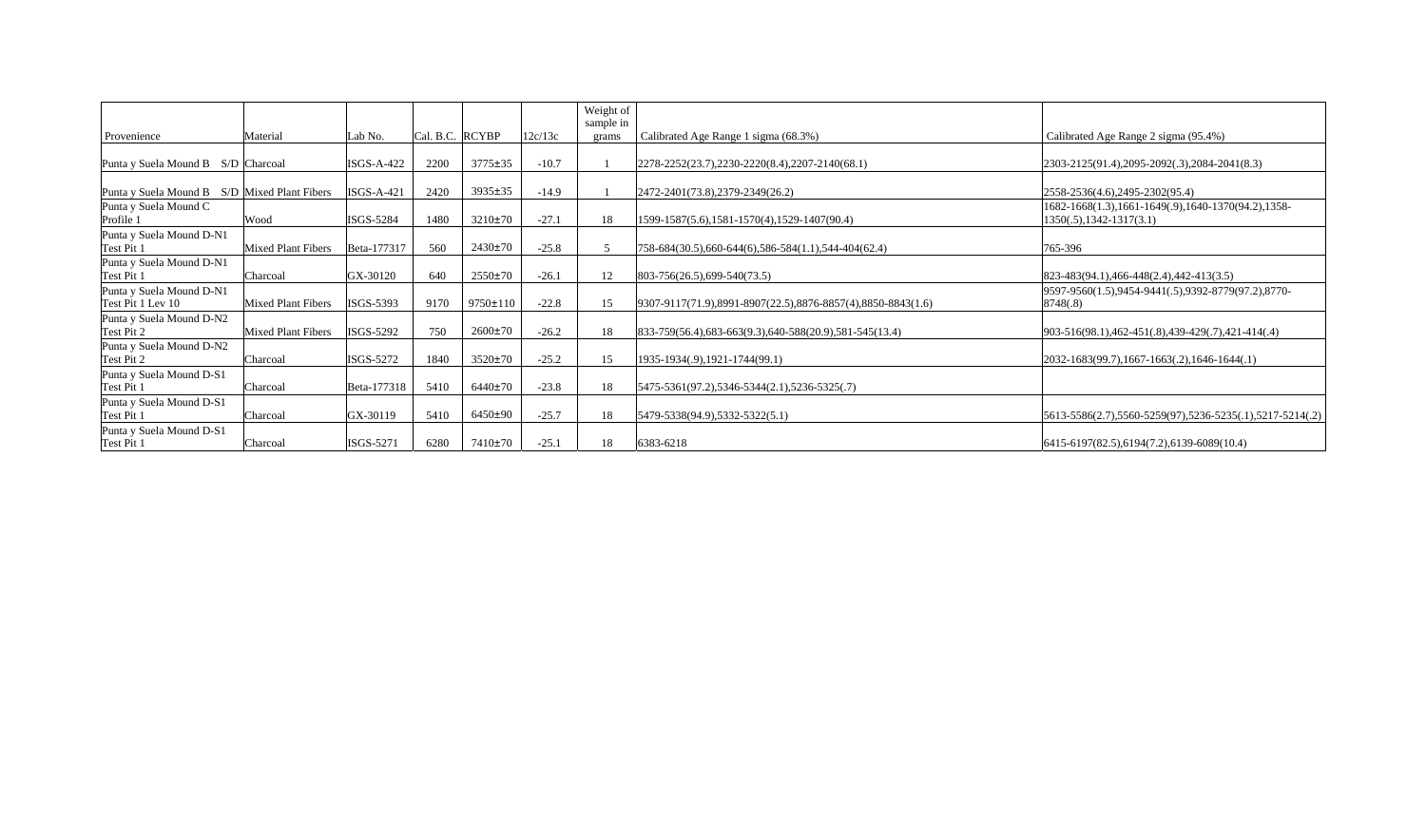Upaca: 100+ ha, one main mound with associated circular plaza, three smaller platform mounds and secondary circular plaza, and two large compounds of regular storeroom structures. The dates from the main mound complex range from 4180 to 3770 RCYBP (2751 to 2182 Cal B.C.), with most dates clustering between 3880 and 3770 RCYBP (2375 to 2182 Cal B.C.). A second, smaller mound to the south of the main mound and one test pit in an area of shallow trash in the southwest part of the site yielded dates from 2950 to 2700 RCYBP (1157 to 853 Cal B.C.). One test pit in one of the storerooms yielded a date of 2160 RCYBP (224 Cal B.C.) Although these chronological data are limited, they indicate that while the main mound complex was built and utilized during the 3rd millennium B.C., at least some of the secondary mounds were occupied 1000 years later, and the storerooms were probably built another 1000 years after that.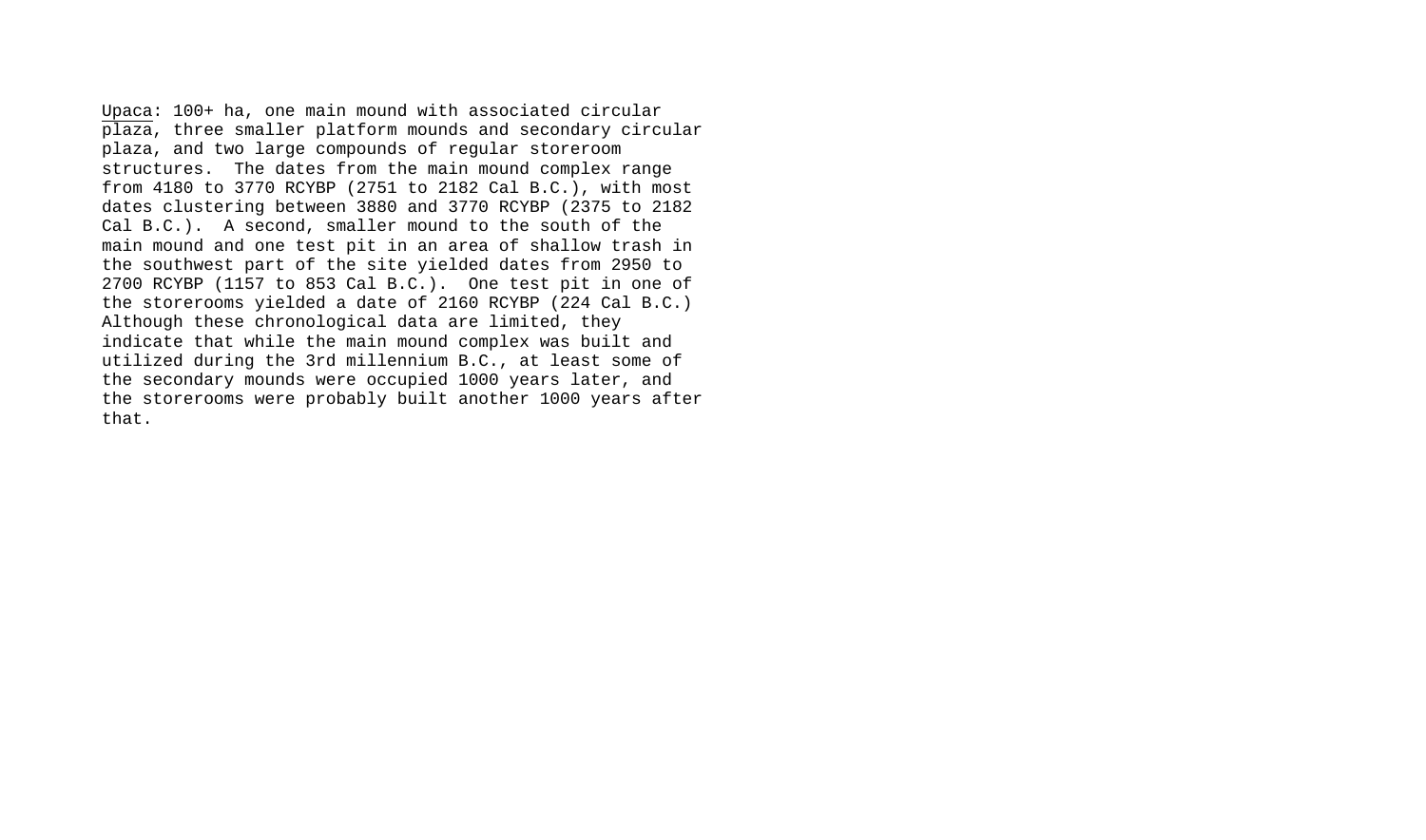|                                   |                    |                  | Cal. |                       |         | Weight of<br>Sample in |                                                                                     |                                               |
|-----------------------------------|--------------------|------------------|------|-----------------------|---------|------------------------|-------------------------------------------------------------------------------------|-----------------------------------------------|
| Provenience                       | Material           | Lab No.          | B.C. | <b>RCYBP</b>          | 12c/13c | grams                  | Calibrated Age Range 1 sigma (68.3%)                                                | Calibrated Age Range 2 sigma (95.4%)          |
| Upaca Mound A Profile             |                    |                  |      |                       |         |                        |                                                                                     |                                               |
|                                   | Fiber bag          | Beta-177319      | 2350 | $3880 \pm 60$         | $-9.5$  | 15                     | 2461-2289                                                                           | 2500-2541(.7), 2491-2196(94.7)                |
| Jpaca Mound A Profile             | <b>Mixed Plant</b> |                  |      |                       |         |                        |                                                                                     |                                               |
|                                   | <b>Fibers</b>      | ISGS-5395        | 2650 | $4080 \pm 70$         | $-11.5$ | 10                     | 2857-2813(19.0),2739-2725(4.9),2697-2559(62.3),2535-2531(1.4),2524-2496(12.5)       | 2873-2799(18.1), 2784-2470(81.9)              |
| Jpaca Mound A Profile             | <b>Mixed Plant</b> |                  |      |                       |         |                        |                                                                                     |                                               |
|                                   | Fibers             | GX-30117         |      | $2740$ 4180 $\pm$ 110 | $-24.3$ | 6.6                    | $2885 - 2621(97.8), 2907 - 2601(2.2)$                                               | 3021-2468                                     |
| Jpaca Mound A Profile             |                    |                  |      |                       |         |                        |                                                                                     | 2546-2455(.1), 2488-2479(.5), 2474-           |
|                                   | Fiber bag          | ISGS-5291        |      | 2310 3850±70          | $-10.9$ | 15                     | $[2455-2441(5.8), 2435-2421(5.5), 2404-2360(20.2), 2354-2269(42), 2260-2203(26.5)]$ | 2133(97.4), 2080-2047(2)                      |
| Jpaca Mound A Profile             | Mixed Plant        |                  |      |                       |         |                        |                                                                                     | 2456-2421(2.7),2404-2358(4.9)2354-            |
|                                   | <b>Fibers</b>      | <b>ISGS-5280</b> |      | 2190 3770±70          | $-11.2$ | 15                     | 2294-2124(80.9),2096-2090(1.9),2084-2040(17.2)                                      | 2014(90.7).1997-1979(1.8)                     |
| Jpaca Mound A Profile             | <b>Mixed Plant</b> |                  |      |                       |         |                        |                                                                                     |                                               |
|                                   | Fibers             | <b>ISGS-5294</b> | 2270 | 3820±70               | $-10.8$ | 12                     | 2401-2377(9.2),2350-2191(76.8),2178-2142(13.9)                                      | 2466-2123(94.2).2096-2040(5.8)                |
| Jpaca Mound A Profile             | <b>Mixed Plant</b> |                  |      |                       |         |                        |                                                                                     |                                               |
|                                   | Fibers             | ISGS-5295        | 2270 | 3820±70               | $-12.8$ | 11.8                   | 2401-2377(9.2),2350-2191(76.8),2178-2142(13.9)                                      | 2466-2123(94.2), 2096-2040(5.8)               |
| Upaca Mound A Profile             | <b>Mixed Plant</b> |                  |      |                       |         |                        |                                                                                     |                                               |
|                                   | Fibers             | ISGS-5296        | 2330 | $3860 \pm 70$         | $-12.2$ | 8.6                    | $[2457-2417(17.7), 2409-2278(65.5), 2252-2230(10.9), 2220-2201(5.9)]$               | 2554-2539(.9),2483-2136(98.5),2078-2066(.6)   |
|                                   |                    |                  |      |                       |         |                        |                                                                                     |                                               |
| Upaca Mound B Profile 3 Fiber bag |                    | Beta-177321      | 870  | $2700 \pm 60$         | $-25.4$ | 14                     | 898-808                                                                             | 996-989(.9), 974-792(99.1)                    |
|                                   | <b>Mixed Plant</b> |                  |      |                       |         |                        |                                                                                     |                                               |
| Upaca Mound B Profile 3 Fibers    |                    | ISGS-5281        |      | 1110 2910±70          | $-25.1$ | 12                     | $(1255-1244(4.3), 1212-1198(6), 1193-1138(24.1), 1133-1001(65.5))$                  | 1367-1362(.4), 1314-916(99.6)                 |
|                                   |                    |                  |      |                       |         |                        |                                                                                     |                                               |
| Upaca Mound B Profile 3 Fiber bag |                    | GX-30118         |      | 1110 2910±80          | $-22.1$ | 5.5                    | $1257 - 1237(7.2), 1215 - 998(92.8)$                                                | 1371-1357(.012),1317-902(.97.9),1352-1314(.9) |
| Jpaca Mound D Test Pit            |                    |                  |      |                       |         |                        |                                                                                     |                                               |
|                                   | Charcoal           | ISGS-5273        | 210  | $2160 \pm 70$         | $-26.3$ | 6                      | 356-288(34.2), 257-256(4.9), 233-107(60.9)                                          | 383-44                                        |
| Upaca Mound E Test Pit            |                    |                  |      |                       |         |                        |                                                                                     |                                               |
|                                   | Charcoal           | ISGS-5275        |      | $1160$ 2950 $\pm$ 70  | $-26.0$ | .5                     | $1287 - 1283(1)$ , 1261 - 1046(99)                                                  | 1380-1335(5.4), 1321-973(93.5), 956-942(1.1)  |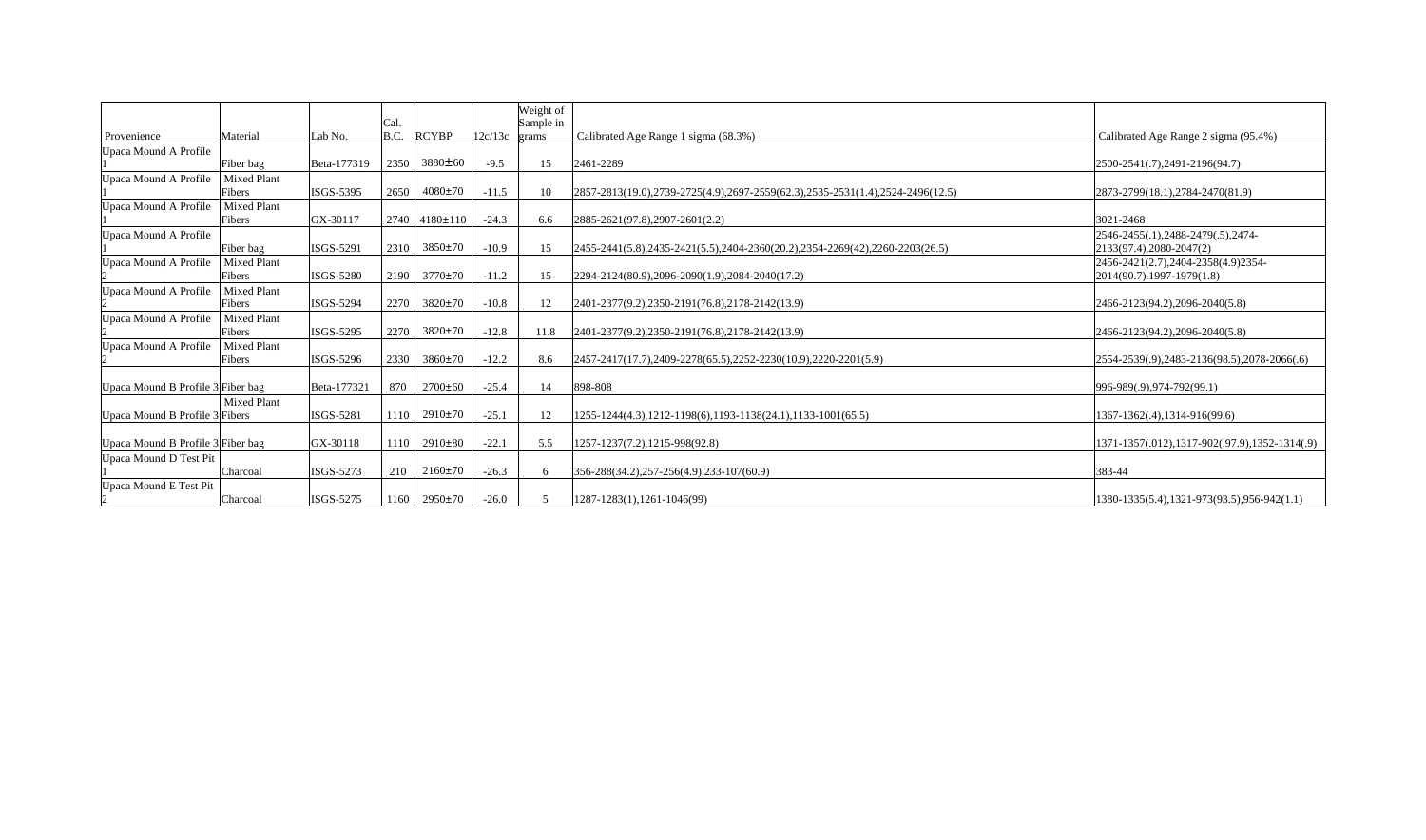Vinto Alto: The total site area cannot be determined due to modern farming. Two very large adjoining mounds, A (85 X 74 X 23) and B (91 X 58 X 18), and a separate construction, Mound C (106 X 86 X 30), dominate the site area. Mound C uses a natural hill as a base for the constructed platform. The 2 m deep profile of a pit in the top of Mound C revealed at least 7 distinct floor layers with a cluster of 5 dates between 4040 (2583 Cal B.C.) and 3860 (2348 Cal B.C.) RCYBP, and a single outlier of 3700 RCYBP (2087 Cal B.C.). Three dates from an excavated trench in Mound A clustered between 4010 (2554 Cal. B.C.) and 3970 (2469 Cal B.C.).

|                                 |                              |                  |              |                       |         | Weight of |                                                                               |                                                                                                              |
|---------------------------------|------------------------------|------------------|--------------|-----------------------|---------|-----------|-------------------------------------------------------------------------------|--------------------------------------------------------------------------------------------------------------|
| Provenience                     | Material                     | Lab No.          | Cal.<br>B.C. | RCYBP                 | 12c/13c | sample in | Calibrated Age Range 1 sigma (68.3%)                                          | Calibrated Age Range 2 sigma (95.4%)                                                                         |
|                                 |                              |                  |              |                       |         | grams     |                                                                               |                                                                                                              |
| Vinto Alto Mound A<br>Profile 2 | Mixed Plant Fibers GX-30121  |                  | 2480         | $3970 \pm 70$         | $-12.8$ | 18        | $2575-2508(35.9)$ , $2504-2401(52.2)$ , $2378-2350(11.9)$                     | 2839-2817(1.4), 2665-2646(1.3), 2642-2277(95.2), 2252-<br>$2229(1.4)$ , $2221 - 2206(0.7)$                   |
| Vinto Alto Mound A<br>Profile 2 | Mixed Plant Fibers ISGS-5287 |                  | 2480         | $3970 \pm 70$         | $-16.8$ | 10        | $[2575-2508(35.9),2504-2401(52.2),2378-2350(11.9)]$                           | 2839-2817(1.4), 2665-2646(1.3), 2642-2277(95.2), 2252-<br>$2229(1.4)$ , $2221 - 2206(0.7)$                   |
| Vinto Alto Mound A<br>Profile 2 | Fiber bag                    | ISGS-5392        | 2540         | $4010 \pm 70$         | $-14.1$ | 13        | $[2831-2821(2.6),2661-2650(3),2624-2456(91.6),2624-2456(2.9),2418-2406(2.9)]$ | $[2860-2810(6),2653-2722(2.2),2701-2328(90.7),2324-2307(1.1)]$                                               |
| Vinto Alto Mound C<br>Profile 1 | Fiber bag                    | Beta-177323      |              | $2100$ 3700 $\pm$ 110 | $-13.4$ | 15        | 2278-2252(6.6),2230-2220(2.4),2207-1937(89.7),1930-1923(1.4)                  | $[2457-2418(2), 2407-1869(94.3), 1843-1810(2.2), 1801-1776(1.5)]$                                            |
| Vinto Alto Mound C<br>Profile 1 | Fiber bag                    | GX-30124         | 2330         | $3860 \pm 60$         | $-15.7$ | 18        | $[2456-2420(17.4), 2405-2280(67.4), 2251-2231(10.4), 2219(2209), 4.9)]$       | $[2471-2189(95.3), 2180-2142(4.7)]$                                                                          |
| Vinto Alto Mound C<br>Profile 1 | Fiber bag                    | <b>ISGS-5277</b> | 2580         | $4040 \pm 70$         | $-12.7$ | 18        | 2836-2818(6.5), 2664-2646(6), 2637-2467(87.5)                                 | $2867 - 2804(11.1), 2782 - 2767(1), 2763 - 276(0.5.6), 2712 -$<br>2428(79.3), 2424-2403(1.6), 2375-2353(1.4) |
| Vinto Alto Mound C<br>summit NE | Fiber bag                    | ISGS-5394        |              | 2410 3930±70          | $-12.7$ | 18        | $2251-2541(4.4), 2491-2304(95.6)$                                             | $[2617-2612(.4), 2581-2201(99.6)]$                                                                           |
| Vinto Alto Mound C<br>summit NE | Fiber bag                    | Beta-177324      | 2400         | $3930\pm60$           | $-11.4$ | 18        | $2584-2543(1.7), 2489-2478(5), 2474-2331(87.4), 2322-2309(5.8)$               | 2575-2508(12.6),2504-2276(82.6),2253-2229(2.9),2221-2206(1.6)                                                |
| Vinto Alto Mound C<br>summit NW | Fiber bag                    | GX-30123         | 2420         | $3940 \pm 70$         | $-13.0$ | 18        | $[2559-2536(10.4), 2530-2524(2.3), 2496-2334(83.3), 2320-2310(3.9)]$          | $[2619-2610(.8), 2597-2590(.5), 2583-2266 (92.6), 2263-2203 (6.1)]$                                          |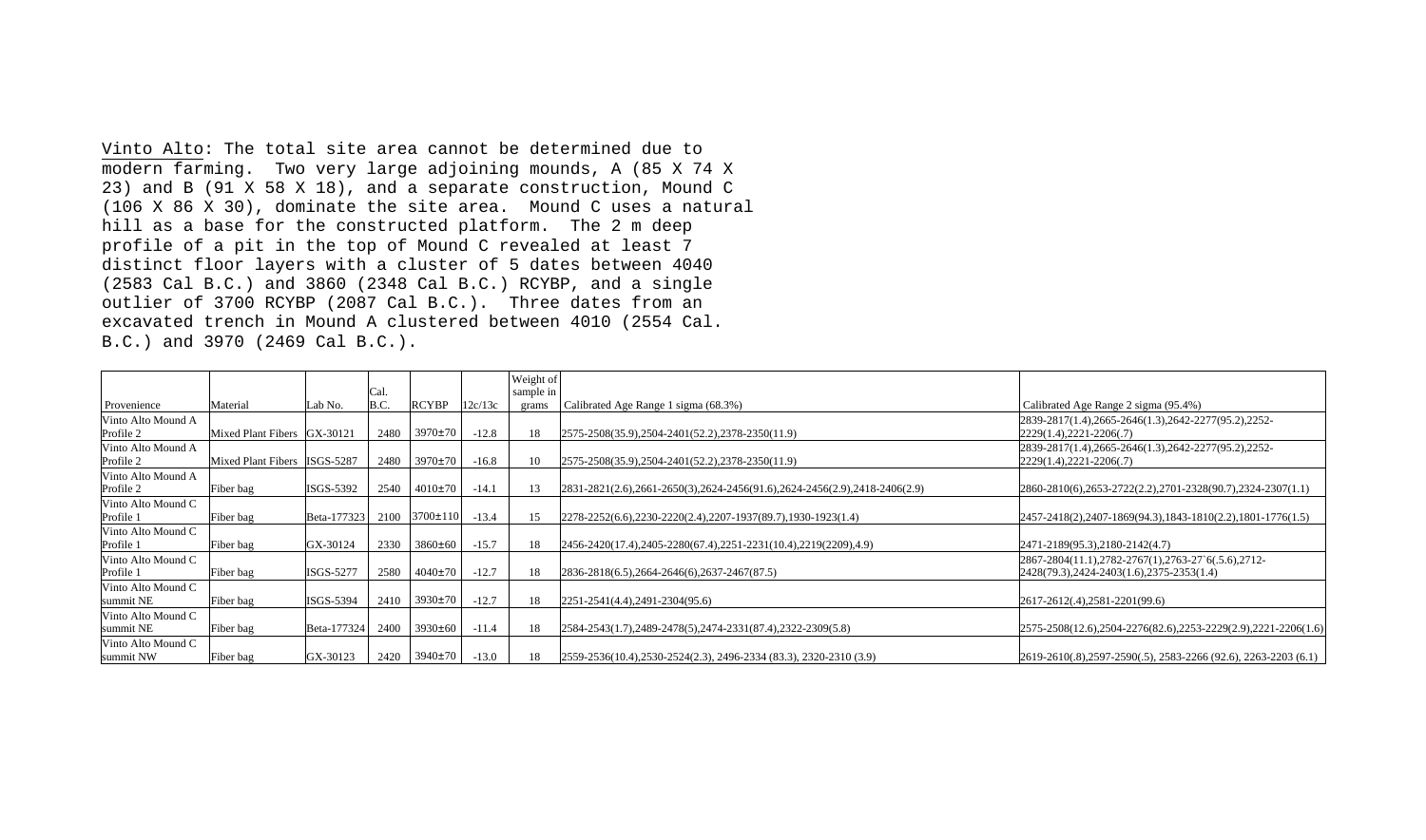## Fortaleza Valley sites

Caballete: The site area covers 100 ha and is dominated by one large platform mound, Mound A, (142 X 66 X 20 m) and 4 smaller mounds. There are three circular plazas at the site, one associated with Mound A and the other two with smaller mounds. The circular plaza attached to Mound A is unique in the Norte Chico in that it consists of a ring of large stone stela or "huancas" (*16*). As at Porvenir, test units in these areas indicated up to 2 m of subsurface stratified material in residential areas. The 14 dates for Caballete range from 4450 to 3330 RCYBP (3129 to 1617 Cal B.C.). The two earliest dates of 4450, associated with construction of a secondary platform mound, and 4440 RCYBP (3127 Cal B.C.), associated with construction of a circular plaza, appear to indicate an early initial occupation at the beginning of the 3rd millennium B.C. Eleven of the remaining dates fall between 4050 and 3590 RCYBP (2605 and 1827 Cal B.C.) indicating extensive occupation through most of the rest of the 3rd millennium B.C.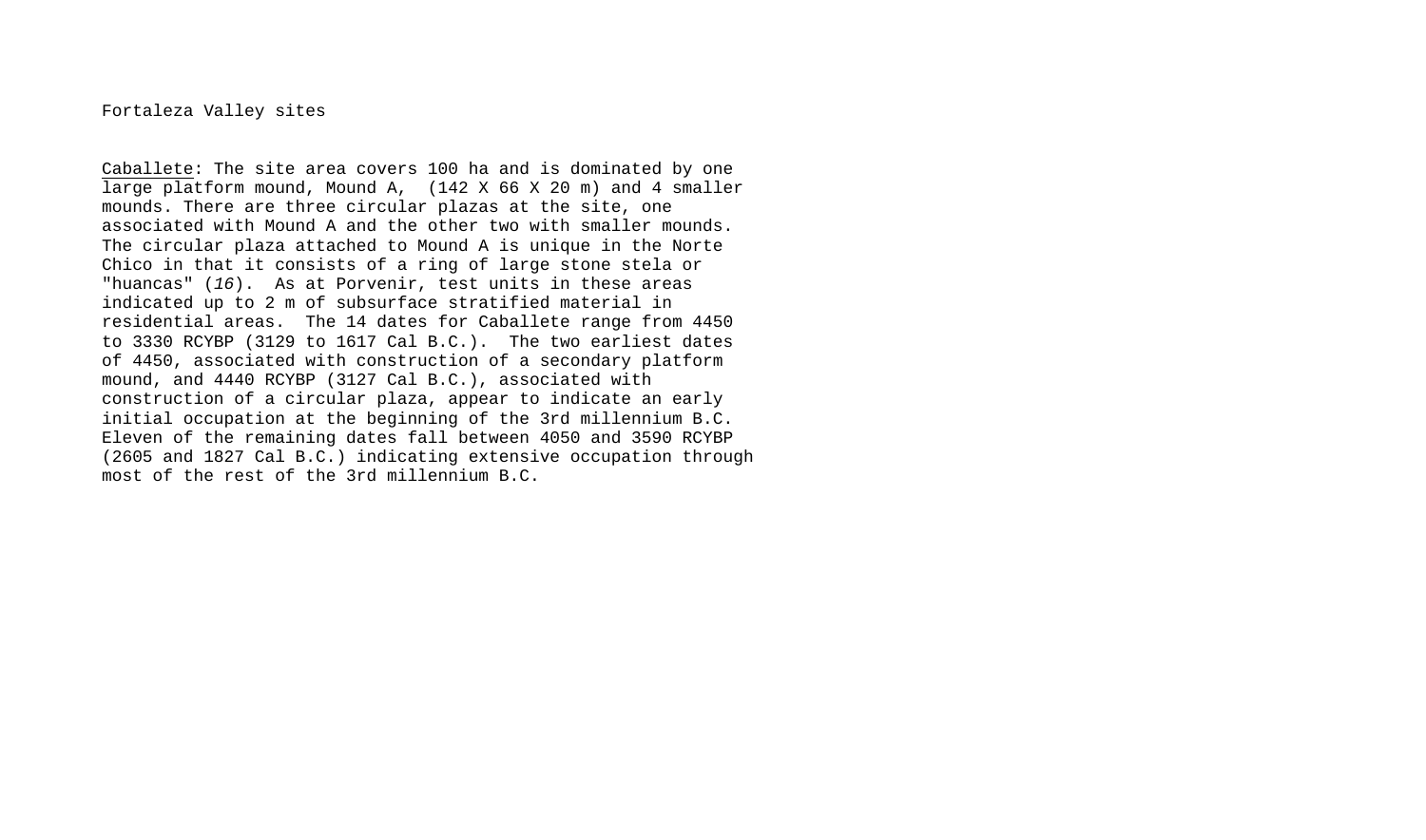|                        |                    |                    | Cal. |               |         | Weight of<br>sample in |                                                                                              |                                                           |
|------------------------|--------------------|--------------------|------|---------------|---------|------------------------|----------------------------------------------------------------------------------------------|-----------------------------------------------------------|
| Provenience            | Material           | Lab No.            | B.C. | <b>RCYBP</b>  | 12c/13c | grams                  | Calibrated Age Range 1 sigma (68.3%)                                                         | Calibrated Age Range 2 sigma (95.4%)                      |
| Caballete Mound A      |                    |                    |      |               |         |                        |                                                                                              |                                                           |
| Looter's pit           | Fiber bag          | ISGS-5521          | 2400 | 3920±70       | $-12.8$ | 16.9                   | $[2547-2544(1.1), 2488-2479(3.7), 2474-2293(95.2)]$                                          | 2578-2200 (100.0)                                         |
| Caballete Mound B      |                    |                    |      |               |         |                        |                                                                                              |                                                           |
| Profile 1              | Fiber bag          | <b>BETA 183312</b> | 1940 | $3590 \pm 70$ | $-26.2$ | 37.5                   | 2107-2104 (1.3), 2034-1877 (85.6), 1841-1826 (6.2), 1818-1814 (1.3), 1797-1780 (5.7)         | 2136-2077 (9.7), 2069-1745 (90.3)                         |
| Caballete Mound B      |                    |                    |      |               |         |                        |                                                                                              |                                                           |
| Profile 1              | Fiber bag          | GEO 30511          | 2120 | $3720 \pm 70$ | $-11.0$ | 44.1                   | 2268-2261 (2.6), 2203-2024 (91.8), 1996-1980 (5.6)                                           | 2395-2392 (0.1), 2336-2319 (0.9), 2312-1915 (98.9),       |
| Caballete Mound B      | <b>Mixed Plant</b> |                    |      |               |         |                        |                                                                                              |                                                           |
| Profile 1              | Fibers             | ISGS-5523          | 3120 | 4450±290      | $-13.5$ | 5.7                    | 3621-3601 (1.9), 3522-2861 (91.0), 2809-2756 (5.3), 2721-2702 (1.8)                          | 3889-3883 (0.1), 3797-2335 (99.8), 2320-2311 (0.1)        |
| Caballete Mound B Test | <b>Mixed Plant</b> |                    |      |               |         |                        |                                                                                              | 2285-2248 (3.2), 2233-2219 (1.3), 2213-1881 (95.2), 1837- |
| Pit 1 Lev 5            | Fibers             | GEO 30512          | 2060 | $3680 \pm 70$ | $-14.7$ | 38.2                   | $2189-2180(3.5), 2142-1954(96.5)$                                                            | 1832(0.3)                                                 |
| Caballete Mound B Test |                    |                    |      |               |         |                        |                                                                                              |                                                           |
| Pit 1 Lev 6            | Fiber bag          | <b>BETA 183313</b> | 2360 | $3890 \pm 80$ | $-26.7$ | 68                     | 2469-2281 (89.5), 2251-2231 (7.4), 2219-2209 (3.2)                                           | 2575-2509 (7.0), 2504-2139 (93.0)                         |
| Caballete Mound B 1    |                    | <b>ISGS-5537</b>   | 2260 | $3810\pm70$   | $-15.8$ | 15                     | 2398-2383 (5.5), 2346-2141 (94.5)                                                            | 2463-2117 (92.1), 2098-2036 (7.9)                         |
| Caballete Mound C      |                    |                    |      |               |         |                        |                                                                                              |                                                           |
| Profile 2              | Fiber bag          | <b>BETA 183314</b> | 2050 | $3670 \pm 50$ | $-9.6$  | 31.7                   | 2136-2077 (42.7), 2069-2009 (39.8), 2002-1976 (17.5)                                         | 2198-2160 (5.8), 2148-1912 (93.6), 1900-1894 (0.5)        |
| Caballete Mound C Test |                    |                    |      |               |         |                        |                                                                                              | 2856-2814 (2.6), 2678-2284 (96.3), 2249-2233 (0.8), 2217- |
| Pit 2 Lev 8            | Fiber bag          | ISGS-5516          | 2490 | $3980 \pm 70$ | $-14.2$ | 43.3                   | 2616-2614 (0.7), 2579-2403 (90.9), 2376-2353 (8.4)                                           | 2212 (0.3)                                                |
| Caballete Mound C Test |                    |                    |      |               |         |                        |                                                                                              | 2198-2158 (3.8), 2151-1862 (89.2), 1844-1807 (4.1), 1803- |
| Pit 2 Lev 13           | Fiber bag          | <b>BETA 183315</b> | 2000 | $3630 \pm 70$ | $-9.3$  | 26                     | 2126-2084 (19.0), 2041-1891 (81.0)                                                           | 1773(2.9)                                                 |
| Caballete Mound C Test | <b>Mixed Plant</b> |                    |      |               |         |                        |                                                                                              |                                                           |
| Pit 2 Lev 14           | Fibers             | ISGS-5511          | 2600 | $4050 \pm 80$ | $-13.3$ | 33.8                   | 2855-2851 (1.4), 2845-2815 (10.5), 2675-2469 (88.1)                                          | 2876-2429 (97.6), 2423-2403 (1.5), 2365-2352 (0.9)        |
| Caballete Mound D      |                    |                    |      |               |         |                        |                                                                                              |                                                           |
| Profile 3              | Fiber bag          | Beta 184859        | 2140 | $3740 \pm 50$ | $-25.6$ | 46.2                   | 2266-2264 (0.9), 2202-2116 (60.5), 2099-2038 (38.5)                                          | 2293-2014 (97.5), 1998-1979 (2.5)                         |
| Caballete Mound D      |                    |                    |      |               |         |                        |                                                                                              | 1877-1841 (3.3), 1826-1814 (0.6), 1814-1797 (1.4),        |
| Profile 3              | Fiber bag          | GEO 30513          | 1620 | $3330\pm90$   | $-14.1$ | 11.7                   | 1737-1711 (9.8), 1693-1517 (90.2)                                                            | 178901425 (94.7)                                          |
| Caballete Mound D      | <b>Mixed Plant</b> |                    |      |               |         |                        | 2547-2544 (1.1), 2488-2479 (3.7), 2474-2293 (95.2)                                           |                                                           |
| Profile 3              | Fibers             | ISGS-5532          | 2400 | $3920 \pm 70$ | $-10.7$ | 33                     |                                                                                              | 2578-2200 (100.0)                                         |
| Caballete Mound E      | <b>Mixed Plant</b> |                    |      |               |         |                        | 2656-2654 (0.5), 2488-2479 (5.5), 2602-2455 (83.4), 2447-2434 (5.1), 2422-2404 (5.1), 2361-  |                                                           |
| Trench                 | Fibers             | <b>ISGS-A0477</b>  | 2520 | $4000 \pm 70$ | $-13.1$ | .15                    | 2354(1.9)                                                                                    | 2858-2812 (4.6), 2743-2724 (1.1), 2698-2296 (94.2)        |
| Caballete Mound E      |                    |                    |      |               |         |                        | 3311-3236 (34.3), 3171-3161 (4.1), 3116-3113 (1.3), 3103-3017 (53.6), 2977-2969 (2.8), 2947- |                                                           |
| Trench                 | Charcoal           | GEO 30514          | 3100 | 4440±40       | $-28.3$ | 60.7                   | 2937 (3.8)                                                                                   | 3333-3213 (32.6), 3189-3154 (6.8), 3125-2922 (60.6)       |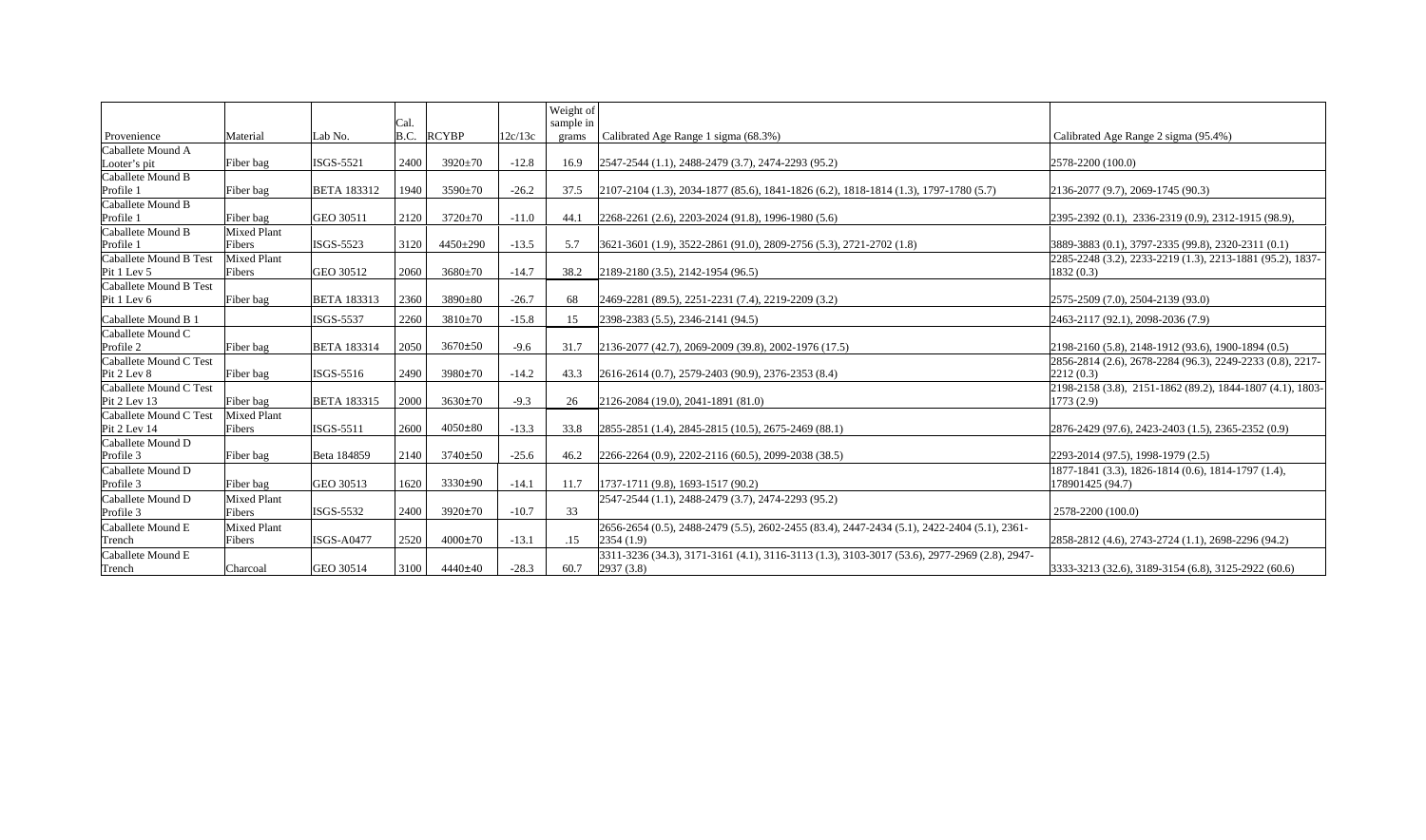Cerro Blanco 1: This is actually one component of a 2 km string of sites stretched along the south side of the Fortaleza River, 10-12 km from the mouth of the river. The site consists of a row of four medium sized mounds with no circular plazas. There are no visible ceramics on the surface of these mounds but excavations in trash and mounds encountered a small number of ceramic fragments and later textile fragments. Radiocarbon dates for the site indicate that it was occupied during the ceramic-bearing Initial Period from 3420 to 2950 RCYBP (1729 to 1157 Cal B.C.).

|                      |                                |                    |      |                              |         | Weight of |                                                                     |                                                         |
|----------------------|--------------------------------|--------------------|------|------------------------------|---------|-----------|---------------------------------------------------------------------|---------------------------------------------------------|
|                      |                                |                    |      |                              |         | sample in |                                                                     |                                                         |
| Provenience          | Material                       | Lab No.            |      | Cal. B.C. $RCYBP$ $ 12c/13c$ |         |           | grams   Calibrated Age Range 1 sigma (68.3%)                        | Calibrated Age Range 2 sigma (95.4%)                    |
| Cerro Blanco 1 Sec A |                                |                    |      |                              |         |           |                                                                     |                                                         |
| test pit de Huaqueo  | Fiber bag                      | <b>BETA 183316</b> | 1160 | $2950 \pm 70$                | $-24.2$ | 81.4      | $1287 - 1283(1.0)$ , 1261-1046(99.0)                                | $(1380-1335(5.4), 1321-974(93.5), 956-942(1.1))$        |
| Cerro Blanco 1 Sec A |                                |                    |      |                              |         |           |                                                                     |                                                         |
| Profile 1            | Fiber bag                      | <b>BETA 183317</b> | 1330 | $3080 \pm 70$                | $-25.6$ | 26.0      | $1427 - 1260(98.7), 1227 - 1224(1.3)$                               | $1502 - 1188(94.2), 1182 - 1148(3.8), 1144 - 1129(2.1)$ |
| Cerro Blanco 1 Sec A |                                |                    |      |                              |         |           |                                                                     | $1520-1210(97.5), 1200-1191(0.8), 1177-$                |
| Profile 1            | Fiber bag                      | GEO 30515          | 1370 | $3110\pm70$                  | $-10.8$ |           | 1486-1484(1.2), 1443-1293(92.5), 1277-1264(6.2)                     | $1164(1.0), 1140-1132(0.8)$                             |
| Cerro Blanco 1 Sec A |                                |                    |      |                              |         |           |                                                                     |                                                         |
| Profile 1            | Mixed Plant Fibers ISGS-5526   |                    | 1640 | $3370 \pm 80$                | $-28.4$ | 9.3       | $(1741-1599(76.6), 1588-1578(3.7), 1572-1528(19.7))$                | $1880-1838(6.1), 1830-1495(93.1), 1472-1462(0.7)$       |
| Cerro Blanco 1 Sec A |                                |                    |      |                              |         |           |                                                                     |                                                         |
| Profile 2            | Fiber bag                      | GEO 30516          | 1180 | $2960 \pm 70$                | $-26.4$ | 81.2      | 1290-1280(3.4), 1263-1050(96.6)                                     | $(1389-1329(7.8), 1323-996(91.2), 989-975(1.0))$        |
| Cerro Blanco 1 Sec B |                                |                    |      |                              |         |           |                                                                     | 1516-1207(94.5), 1202-1189(1.6), 1179-                  |
| Profile 3            | Fiber bag                      | <b>BETA 183318</b> | 1340 | $3090 \pm 70$                | $-24.6$ | 42.2      | 1430-1287(89.0), 1283-1261(11.0)                                    | $1156(2.4), 1142-1130(1.4)$                             |
| Cerro Blanco 1 Sec C |                                |                    |      |                              |         |           |                                                                     |                                                         |
| Test Pit 1           | Mixed Plant Fibers BETA 183319 |                    | 1720 | $3420 \pm 70$                | $-25.5$ | 22.5      | $1875-1842(14.5), 1811-1800(4.7), 1777-1678(59.0), 1672-1624(21.9)$ | $1884-1596(90.9), 1592-1525(9.1)$                       |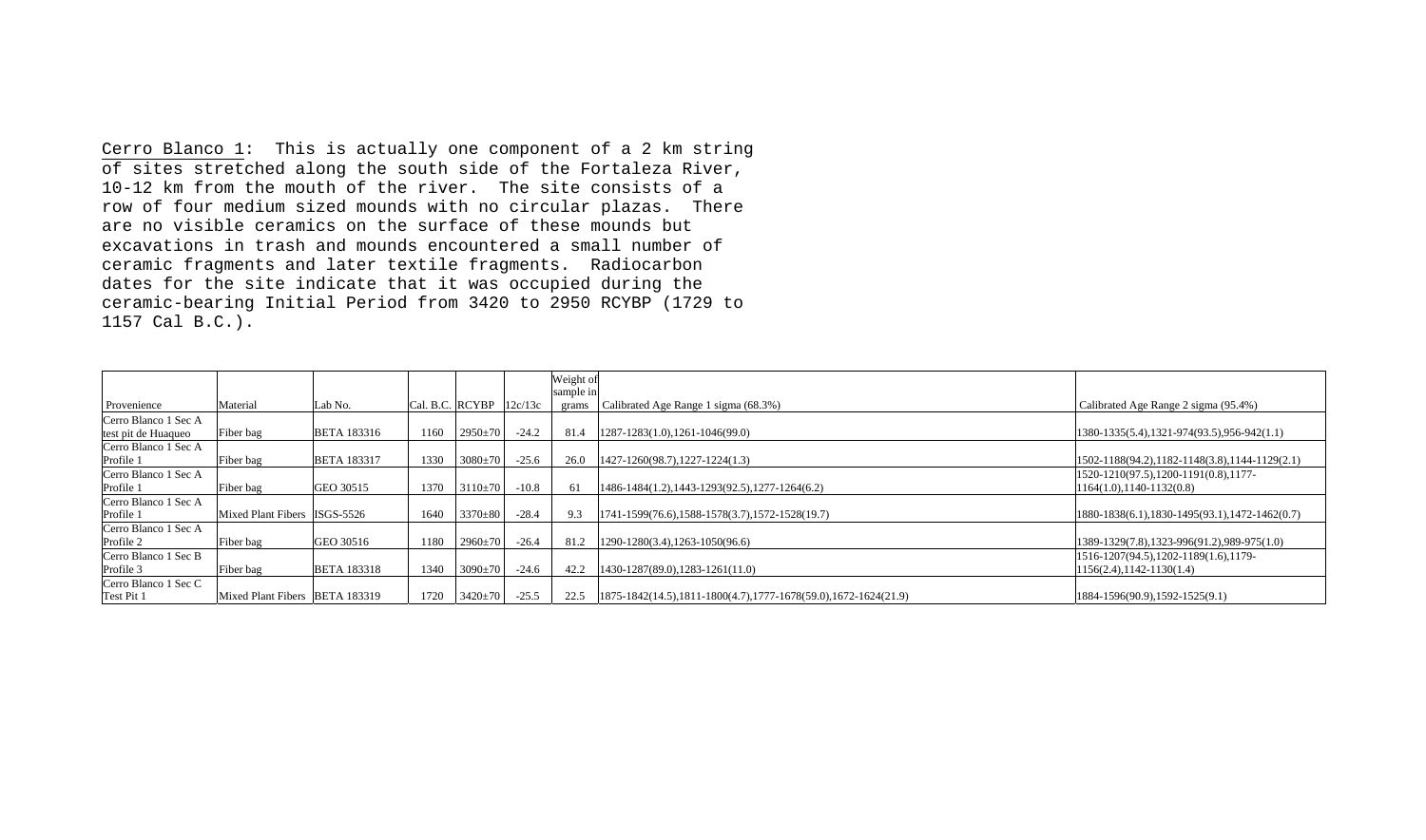Cerro Blanco 2: The site, a single platform mound (60 X 40 X 5) with an attached circular plaza, was built on the end of a ridge to increase its apparent size. Excavation of a trench into the side of the mound revealed a complex internal stratigraphy in which some areas had ceramics and others did not. Three radiocarbon dates from the site confirmed the intermediate date for this site with samples of 3720, 3630 and 3390 RCYBP (2120, 1996 Cal B.C. and 1663 Cal B.C.).

|                |                              |                    |                 |                        |                 | Weight of |                                                    |                                                 |
|----------------|------------------------------|--------------------|-----------------|------------------------|-----------------|-----------|----------------------------------------------------|-------------------------------------------------|
| Provenience    | Material                     | Lab No.            | Cal. B.C. RCYBP |                        | $12c/13c$ erams | sample in | Calibrated Age Range 1 sigma (68.3%)               | Calibrated Age Range 2 sigma (95.4%)            |
|                |                              |                    |                 |                        |                 |           |                                                    |                                                 |
| Cerro Blanco 2 |                              |                    |                 |                        |                 |           |                                                    |                                                 |
| Trench         | Mixed Plant Fibers GEO 30629 |                    | 1680            | $3390 \pm 70$ -15.4 15 |                 |           | $1768-1759(3.3), 1752-1602(86.1), 1562-1533(10.6)$ | 1878-1829(7.5), 1829-1788(5.9), 1784-1521(86.6) |
| Cerro Blanco 2 |                              |                    |                 |                        |                 |           |                                                    |                                                 |
| Trench         | Fiber bag                    | <b>BETA 184860</b> | 2000            | $3630\pm80$            | $-10.1$ 42.3    |           | 2133-2080(21.6), 2049-1884(78.4)                   | 2202-1767(99.4), 1760-1751(0.6)                 |
| Cerro Blanco 2 |                              |                    |                 |                        |                 |           | 2280-2251(8.3), 2230-2219(3.1), 2208-2010(80.6),   | 2454-2450(0.3),2430-2423(0.3),2404-             |
| Trench         | Mixed Plant Fibers ISGS-5538 |                    | 2120            | $3720 \pm 90$          | $-26.7$ 4.1     |           | $2001 - 1977(8.0)$ ,                               | 2363(2.6), 2353-1882, (96.7), 1836-1833(0.1)    |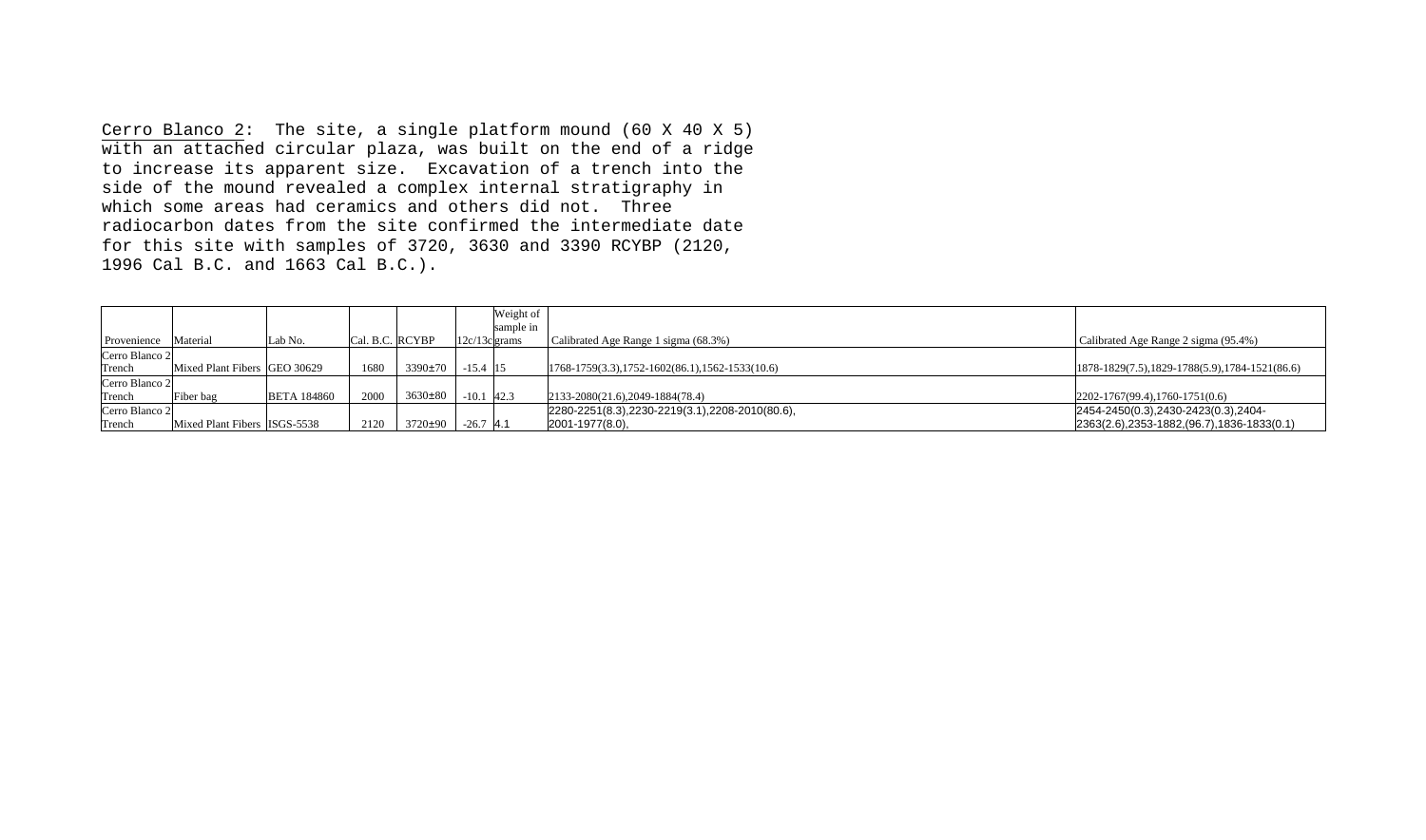Huaricanga: This is a combined Initial Period/Late Archaic site covering an area of 100 ha. The main Late Archaic occupation consists of a single large mound complex, Mound C, represents the largest Late Archaic construction in the Norte Chico region (264 X 85 X 12). No circular plaza can be identified. Samples from the south end of Mound C yielded four dates ranging from 4230 to 3840 RCYBP (2783 to 2235 Cal B.C.). At the north end of the mound, two samples yielded dates of 3860 and 3770 RCYBP (2336 and 2182 Cal B.C.). Three samples from two test pits in trash adjacent to Mound C gave dates of 4780, 4110 and 3940 RCYBP (3585, 2704 and 2419 Cal B.C.) An associated residential mound complex had two dates of 3970 and 3870 RCYBP (2475 and 2370 Cal B.C.). If the single very early date of 4780 RCYBP (3585 Cal B.C.) is considered an outlier, mound construction and associated occupation would have extended from approximately 4200 to 3800 RCYBP (ca. 2900 to 2200 Cal B.C.).

Immediately above the river floodplain at Huaricanga is a large U-shaped mound complex, Mound A, also called El Castillo de Huaricanga, with Initial Period ceramics in situ. A secondary mound, B, with no associated ceramics, is located between this Initial Period mound and Mound C. Only the secondary mound was tested and the results were ambiguous. A sample of charcoal from a lower stratum yielded a date of 3940 RCYBP (2423 Cal B.C.), while a sample of fiber taken from later wall plaster yielded a much later date of 2580 RCYBP (686 Cal B.C.).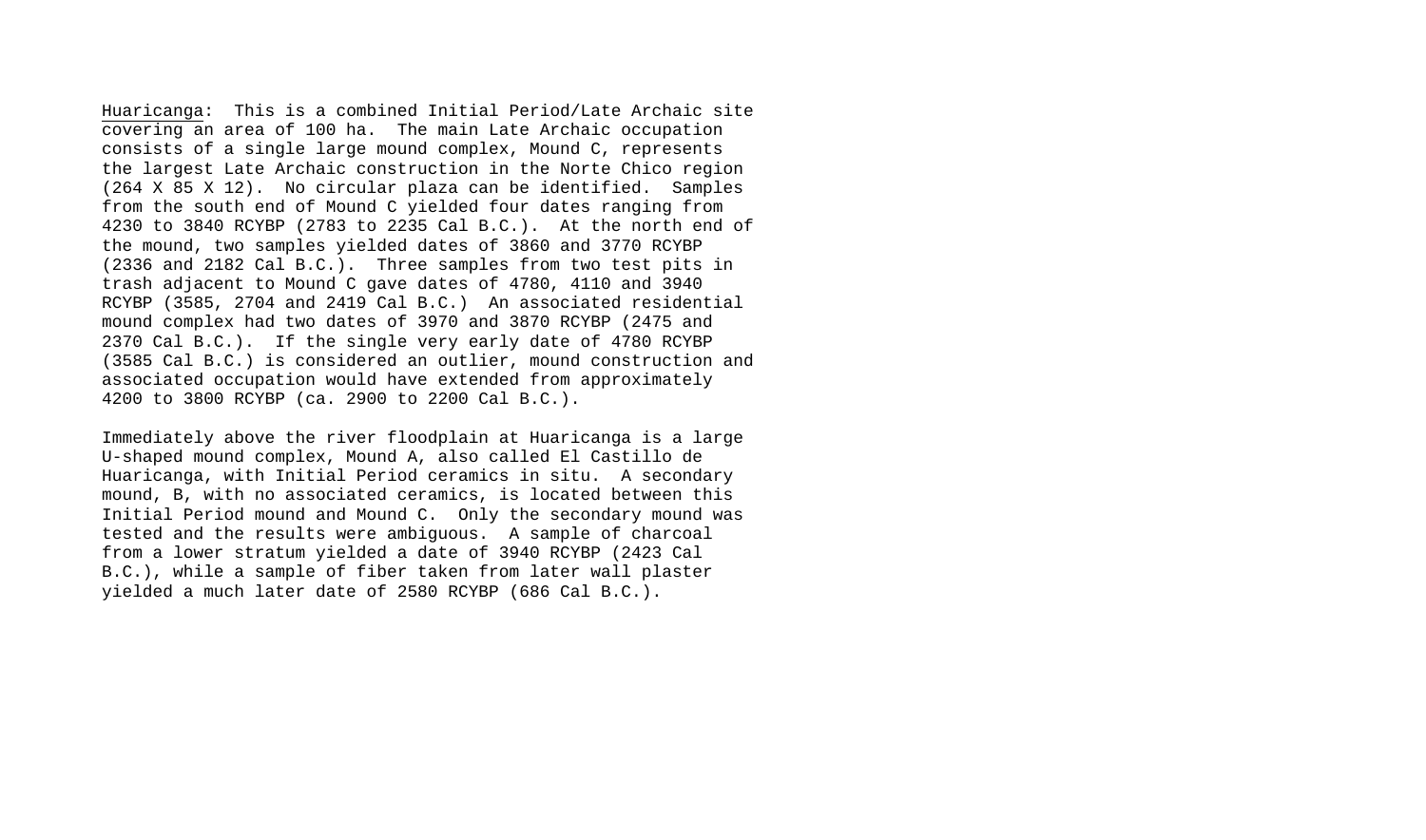## **2003**

|                                 |                                |                                    |             |                |         | Weight of          |                                                                                                              |                                                                                  |
|---------------------------------|--------------------------------|------------------------------------|-------------|----------------|---------|--------------------|--------------------------------------------------------------------------------------------------------------|----------------------------------------------------------------------------------|
| Provenience                     | Material                       | Lab No.                            | Cal<br>B.C. | <b>RCYBP</b>   | 12c/13c | sample in<br>grams | Calibrated Age Range 1 sigma (68.3%)                                                                         | Calibrated Age Range 2 sigma (95.4%)                                             |
| Huaricanga Mound B              |                                |                                    |             |                |         |                    |                                                                                                              |                                                                                  |
| Profile 2                       |                                | Mixed Plant Fibers BETA-AMS 183320 | 2350        | 3870±40        | $-20.8$ | .3                 | 2456-2421(21.1),2404-2359(31.7),2354-2290(47.2)                                                              | 2464-2271(86.8), 2256-2227(8.3), 2223-2204(4.9)                                  |
| Huaricanga Mound B<br>Profile 2 | Charcoal                       | ISGS-5525                          | 2480        | $3970 \pm 110$ | $-24.6$ |                    | 2826-2824(0.2), 2657-2653(0.6), 2622-2606(3.7), 2603-2290(95.5)                                              | 2867-2805(5.6),2781-2768(0.7),2763-2716(3.2),2712-<br>2196(89.2), 2169-2144(1.3) |
| Huaricanga Mound B Test         |                                |                                    |             |                |         |                    |                                                                                                              |                                                                                  |
| Pit 1 Lev 5                     | Charcoal                       | <b>BETA 184861</b>                 | 2690        | $4110 \pm 70$  | $-24.0$ | 19.7               | 2862-2808(24.7),2776-2774(0.4),2758(2720(15.7),2704-2576(58.6),2507-2505(0.7) 2878-2553(91.7),2540-2492(8.3) |                                                                                  |
| Huaricanga Mound B Test         |                                |                                    |             |                |         |                    |                                                                                                              |                                                                                  |
| Pit                             | Charcoal                       | GEO 30507                          | 3570        | $4780 \pm 50$  | $-24.5$ | 72                 | 3641-3620(19.5), 2605-3522(80.5)                                                                             | 3655-3500(86.8), 3434-3378(13.2)                                                 |
| Huaricanga Mound B              |                                |                                    |             |                |         |                    |                                                                                                              |                                                                                  |
| Trench Wall 4                   | Mixed Plant Fibers GEO 30506   |                                    | 670         | $2580\pm80$    | $-13.1$ | 19.6               | 828-757(39.3), 694-541(60.7)                                                                                 | 896-878(2.0), 858-853(0.6), 843-480(91.6) 469-412(5.8)                           |
| Huaricanga Mound B              |                                |                                    |             |                |         |                    |                                                                                                              |                                                                                  |
| Trench C                        | Charcoal                       | <b>ISGS-A0481</b>                  | 2430        | 3940±40        | $-13.3$ | 10.8               | $[2547-2544(1.8), 2489-2478(6.4), 2474-2400(67.7), 2380-2348(24.2)]$                                         | 2564-2522(10.8), 2497-2303(89.2)                                                 |
| Huaricanga Mound C              |                                |                                    |             |                |         |                    | 2455-2450(2.5),2432-2422(5.2),2404-2362(26.6),2353-2282(51.9),2249-                                          |                                                                                  |
| Profile 1                       | Mixed Plant Fibers BETA 183322 |                                    | 2330        | $3860 \pm 40$  | $-23.6$ | 23.1               | 2232(10.1), 2218-2211(3.8)                                                                                   | 2460-2268(81.3), 2260-2203(18.7)                                                 |
| Huaricanga Mound C              |                                |                                    |             |                |         |                    |                                                                                                              | 2865-2806(9.3),2780-2769(0.7),2763-2717(4.5),2710-                               |
| Profile 1                       | Fiber bag                      | ISGS-5514                          | 2560        | $4030 \pm 70$  | $-10.4$ | 33.8               | 2835-2819(5.2), 2663-2648(5.4), 2630-2464(89.4)                                                              | 2398(82.8), 2382-2346(2.7)                                                       |
| Huaricanga Mound C              |                                |                                    |             |                |         |                    |                                                                                                              |                                                                                  |
| Profile 1                       | Mixed Plant Fibers GEO 30508   |                                    | 2790        | $4230 \pm 90$  | $-13.3$ | 17.2               | 2916-2828(33.6),2817-2665(64.2),2647-2639(2.1)                                                               | 3082-3066(0.9),3030-2570(98.3),(2516-2501(0.8)                                   |
| Huaricanga Mound C<br>Profile 1 | fibra                          | ISGS-5531                          | 2440        | 3950±70        | $-10.4$ | 20.5               | 2568-2519(22.5),2499-2396(54.7),2386-2340(21.7),2316-2314(1.1)                                               | 2657-2653(0.2),2622-2606(1.4),2603-2268(93.9),2260-<br>2203(4.6)                 |
| Huaricanga Mound C              |                                |                                    |             |                |         |                    |                                                                                                              | 2456-2421(2.7), 2404-2358(4.9), 2354-2414(90.7), 1997-                           |
| Profile de Carretaria           | Charcoal                       | ISGS-5519                          | 2190        | $3770 \pm 70$  | $-25.1$ | 6.7                | 2294-2124(80.9),2096-2090(1.9),2084-2040(17.2)                                                               | 1979(1.8)                                                                        |
| Huaricanga Mound C              |                                |                                    |             |                |         |                    |                                                                                                              |                                                                                  |
| Profile de Carretaria           | Charcoal                       | <b>BETA 183321</b>                 | 2390        | 3910±40        | $-21.7$ | 9.5                | 2466-2396(62.0),2385-2341(37.4),2316-2314(0.6)                                                               | 2548-2543(0.5), 2490-2285(97.6) 2248-2234(1.5) 2216-2213(0.3)                    |
| Huaricanga Mound C Test         |                                |                                    |             |                |         |                    |                                                                                                              | 2619-2610(0.8),2595-2590(0.5),2583-2266(92.6),2262-                              |
| Pit 2 Lev 4                     | Charcoal                       | ISGS-5518                          | 2420        | $3940 \pm 70$  | $-20.5$ | 11.8               | 2559-2536(10.4),2530-2524(2.3),2496-2334(83.3),2320-2310(3.9)                                                | 2203(6.1)                                                                        |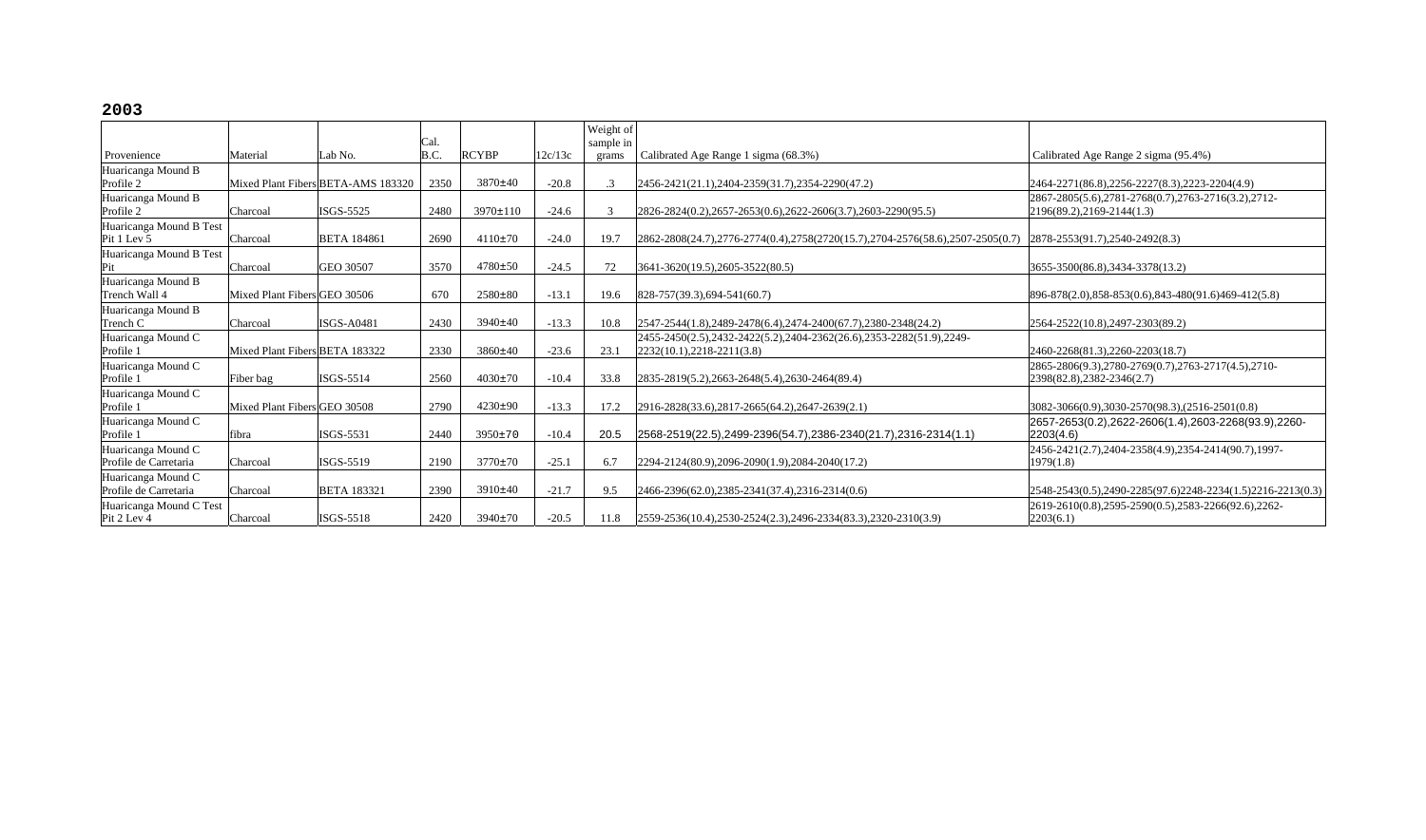Porvenir: The site is over 60 ha in area with 7 platform mound complexes and two associated sunken circular plazas (Fig. 3). The two largest mounds, A and F measure 60 X 80 X 12 m and 80 X 58 X 8 m respectively, while the other five range down to 40 X 40 X 4 m. Test excavations revealed up to 2 m of stratified trash, house floors, and building debris in the residential areas, indicating extensive occupation. Nine dates recovered from Porvenir cover a range from 4930 to 3040 RCYBP (3710 to 1299 Cal B.C.); however, both the early date of 4930 and the late date of 3040 appear as outliers in the larger suite of dates. Two dates of 4160 and 4110 RCYBP (2752 and 2704 Cal B.C.) do indicate an early occupation in the first half of the 3rd millennium B.C. and a cluster of dates from 3780 to 3630 RCYBP (2197 to 1986 Cal B.C.) indicate either a continuous or secondary occupation into the second half of the 3rd millennium B.C.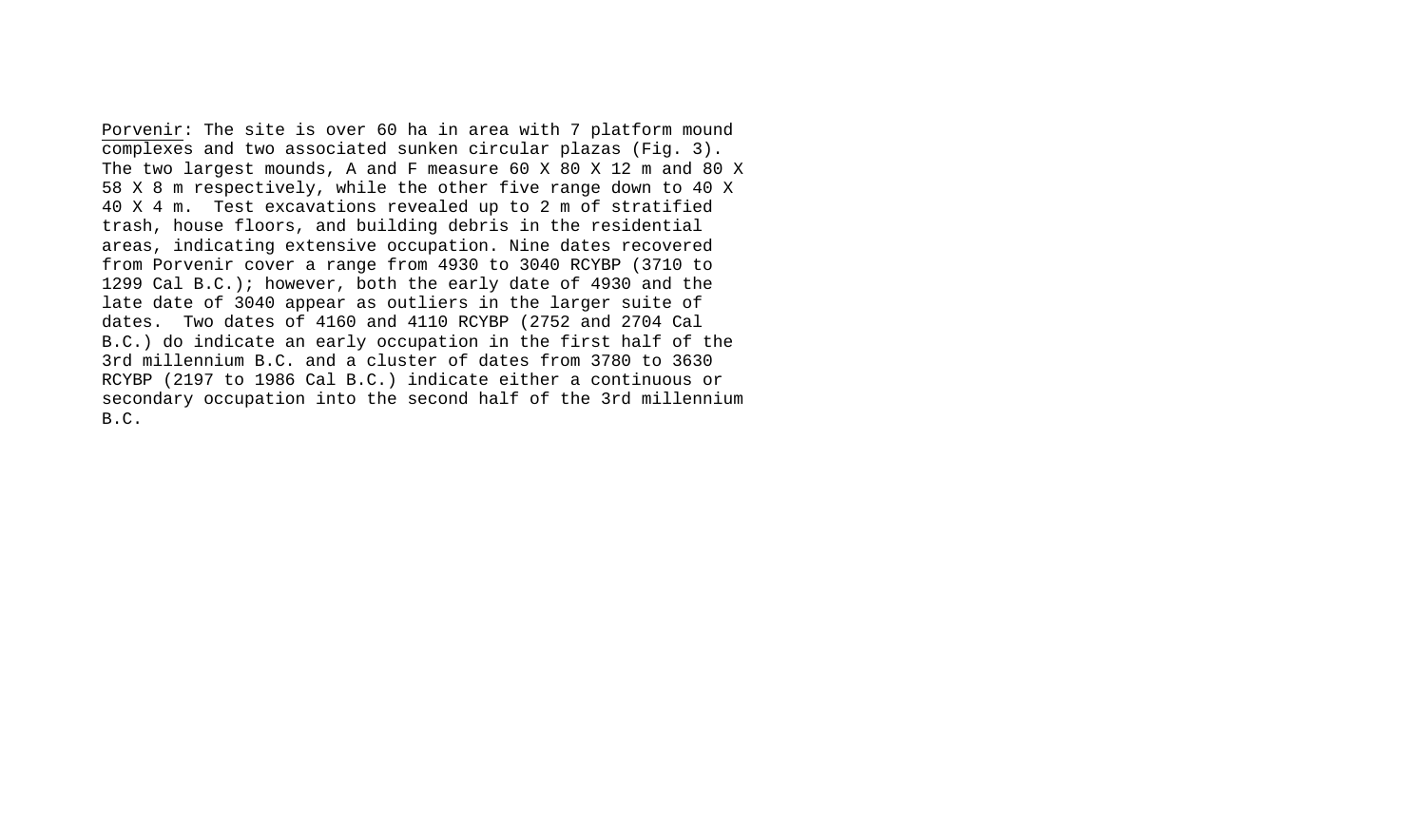|                                      |                              |                    | Cal. |               |         | Weight of<br>sample in |                                                                                        |                                                                                              |
|--------------------------------------|------------------------------|--------------------|------|---------------|---------|------------------------|----------------------------------------------------------------------------------------|----------------------------------------------------------------------------------------------|
| Provenience                          | Material                     | Lab No.            | B.C. | <b>RCYBP</b>  | 12c/13c | grams                  | Calibrated Age Range 1 sigma (68.3%)                                                   | Calibrated Age Range 2 sigma (95.4%)                                                         |
| Porvenir Mound A Test<br>Pit         | <b>Mixed Plant</b><br>Fibers | GEO 30510          | 2000 | $3630 \pm 70$ | $-11.5$ | 26.8                   | $2125 - 2084$ (19.0), 2041-1891 (81.0)                                                 | 2198-2158 (3.8), 2151-1862(89.2), 1844-1807 (4.1), 1803-<br>1773(2.9)                        |
| Porvenir Mound A Test<br>Pit         | Fiber bag                    | ISGS-5513          | 2740 | $4160 \pm 70$ | $-13.1$ | 20.8                   | 2875-2836 (19.4), 2818-2664 (75.1), 2647-2636 (5.5)                                    | 2895-2571 (98.6), 2515-2501 (1.4)                                                            |
| Porvenir Mound A Test<br>Pit 3 Lev 7 | <b>Mixed Plant</b><br>Fibers | <b>BETA 183323</b> | 2370 | 3890±40       | $-11.8$ | 14.2                   | $[2457-2335(94.1), 2320-2311(5.9)]$                                                    | 2469-2278 (94.4), 2252-2230 (3.8), 2220-2208 (1.8)                                           |
| Porvenir Mound A Test<br>Pit 3 Lev 7 | Fiber bag                    | ISGS-5520          | 2960 | $4110\pm70$   | $-14.3$ |                        | 2862-2808 (24.7), 2776-2774 (0.4), 2758-2720 (15.7), 2704-2576 (58.6), 2507-2504 (0.7) | 2878-2553 (91.7), 2540-2592 (8.3)                                                            |
| Porvenir Mound F Profile Mixed Plant | Fibers                       | ISGS-5512          | 2100 | $3710 \pm 70$ | $-12.5$ | 15                     | 2200-2018 (92.9), 1997-1980 (7.1)                                                      | 2297-1891 (100.0)                                                                            |
| Porvenir Mound F Profile             | Fiber bag                    | GEO 30630          | 2210 | $3780 \pm 60$ | $-11.7$ | 16.                    | 2296-2134 (90.1), 2080-2042 (9.9)                                                      | 2456-2445 (0.7), 2432-2522 (0.8), 2404-2360 (4.6), 2354-<br>$[2030 (93.5), 1988-1984 (0.3)]$ |
| Porvenir Mound F Profile             | <b>Mixed Plant</b><br>Fibers | <b>BETA 183324</b> | 3720 | $4930 \pm 70$ | $-12.2$ |                        | 3775-3649 (100.0)                                                                      | 3940-3840 (12.6), 3820-3632 (85.3), 3576-3574 (0.1),<br>3559-3539 (2.0)                      |
| Porvenir Mound H Test<br>Pit 1 Lev 4 | <b>Mixed Plant</b><br>Fibers | GEO 30509          | 1280 | $3040 \pm 80$ | $-13.8$ | 12.5                   | $(1405-1211(93.0), 1199-1192(3.1), 1175-1171(1.4), 1139-1132(2.4))$                    | $1490-1480(0.6), 1449-1040(99.1), 1030-1023(0.3)$                                            |
| Porvenir Mound H Test<br>Pit 2 Lev 5 | Fiber bag                    | <b>BETA 183325</b> | 2320 | $3850 \pm 40$ | $-12.0$ | 16.4                   | 2402-2376 (19.4), 2352-2273 (55.5), 2255-2227 (17.5), 2223-2204 (10.6)                 | $2458 - 2202(100.0)$                                                                         |